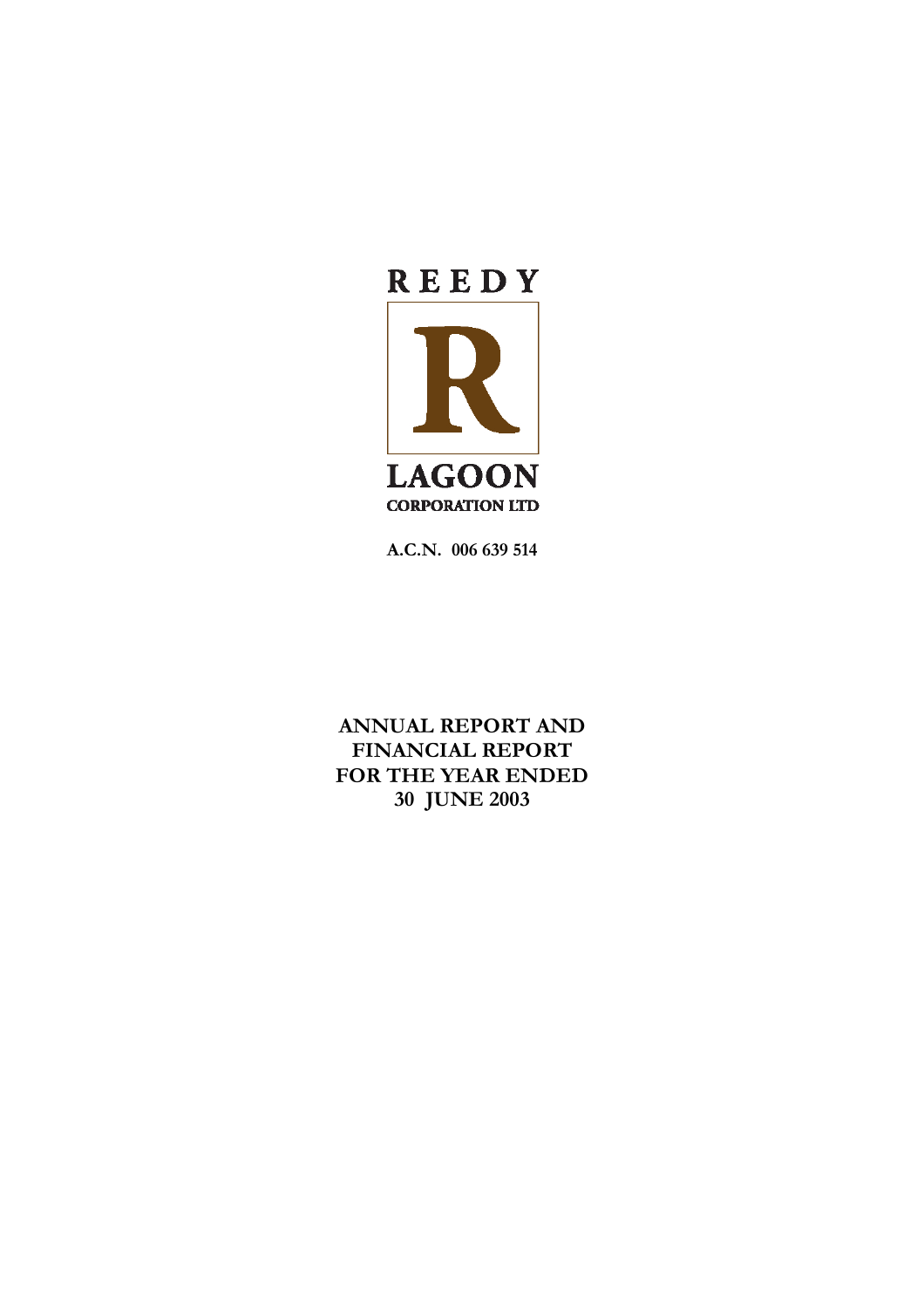## **CONTENTS**

| <b>CORPORATE DIRECTORY</b>                                                                                                                                                            | 1                                                    |
|---------------------------------------------------------------------------------------------------------------------------------------------------------------------------------------|------------------------------------------------------|
| <b>ANNUAL REVIEW</b>                                                                                                                                                                  | $\overline{c}$                                       |
| Diamond Exploration<br>Copper - Gold Exploration<br>PGM/Copper - Nickel Exploration<br><b>Gold Exploration</b><br>Other developments<br>Subsequent to the end of the reporting period | $\overline{2}$<br>3<br>4<br>$\overline{4}$<br>5<br>6 |
| TENEMENT SCHEDULE                                                                                                                                                                     | 8                                                    |
| <b>DIRECTORS' REPORT</b>                                                                                                                                                              | $\boldsymbol{9}$                                     |
| STATEMENTS OF FINANCIAL PERFORMANCE                                                                                                                                                   | 14                                                   |
| STATEMENTS OF FINANCIAL POSITION                                                                                                                                                      | 15                                                   |
| STATEMENTS OF CASH FLOWS                                                                                                                                                              | 16                                                   |
| NOTES TO AND FORMING PART OF THE FINANCIAL STATEMENTS                                                                                                                                 | 17                                                   |
| DIRECTORS' DECLARATION                                                                                                                                                                | 32                                                   |
| INDEPENDENT AUDIT REPORT                                                                                                                                                              | 33                                                   |
| SHAREHOLDER INFORMATION                                                                                                                                                               | 34                                                   |
| NOTICE OF ANNUAL GENERAL MEETING                                                                                                                                                      | 35                                                   |
| <b>PROXY FORM</b>                                                                                                                                                                     | 36                                                   |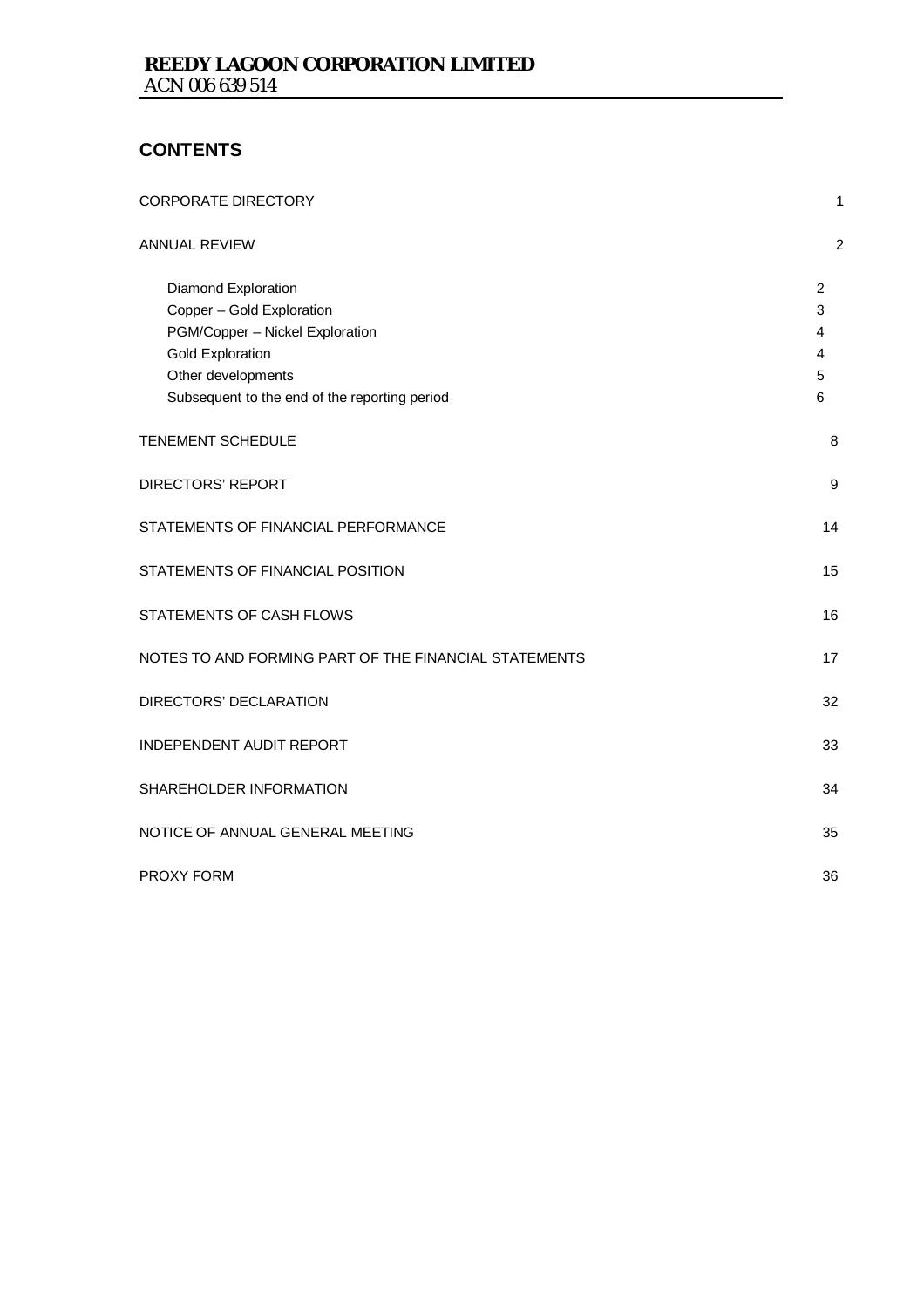## **CORPORATE DIRECTORY**

#### **DIRECTORS**

Geof Fethers (executive chairman & managing director) Hugh Rutter (executive) Andrew Watson (non-executive) Adrian Wischer (non- executive)

#### **COMPANY SECRETARY**

Dermot Coleman

#### **REGISTERED OFFICE**

Suite 2, 337A Lennox Street Richmond, Victoria 3121

Telephone: (03) 8420 6280 Facsimile: (03) 8420 6299 Website: www.reedylagoon.com.au E-mail: info@reedylagoon.com.au

### **SHARE REGISTRY**

Alexander & Spencer 12A/440 Collins Street Melbourne, Victoria 3000

Telephone: (03) 9602 2388 Facsimile: (03) 9670 8325

*Registers of issued ordinary shares and options held at this address* 

#### **ANNUAL GENERAL MEETING**

The Company's 2003 Annual General Meeting will be held at the Company's office Suite 2, 337A Lennox Street Richmond, Victoria

On **Thursday 30 October 2003** Commencing at **5.30 pm**

#### **SOLICITORS**

Mallesons Stephen Jaques Level 28 Rialto 525 Collins Street Melbourne, Victoria 3000

#### **TAX AGENTS AND ADVISERS**

Alexander and Spencer Level 12A 440 Collins Street Melbourne, Victoria 3000

#### **AUDITOR**

KPMG Level 4 161 Collins Street Melbourne, Victoria 3000

### **BANKERS**

Bank Of Melbourne Limited 360 Collins Street Melbourne, Victoria, 3000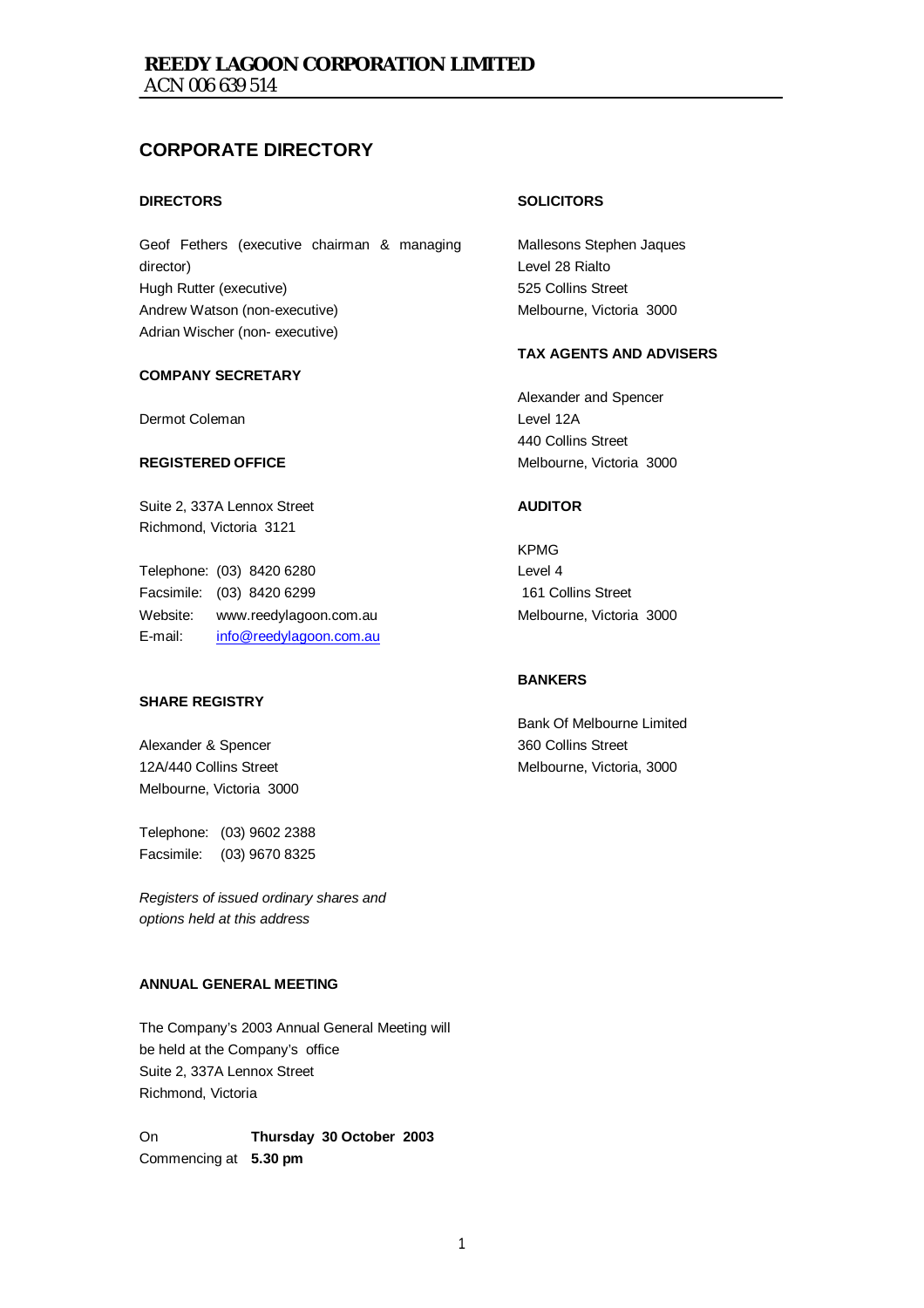During the seventeenth Annual Report period Reedy Lagoon ("RLC") survived a difficult year for unfunded exploration companies. Attempts throughout the year to access investment capital to finance the exploration of its tenements were largely unsuccessful.

Reedy Lagoon's objective remains to discover economic mineralization and use joint venture arrangements to deliver free-carried interests in projects with long-term production potential. Directors have considerable resolve to ensure that the Company's remaining projects are explored and that shareholders retain sufficient interest in the projects to provide them with substantial rewards in the event of any discovery. Fundamental to this resolve is the belief in the quality of the Company's projects – and the recognition of opportunities now emerging for efficient explorers.

The closure of the unsuccessful IPO, which sought to raise \$4.2 million in working capital, in September 2002 impacted significantly on the Company's capacity to advance its exploration activities and thereby develop its existing projects during the period. That being said, a summary of exploration developments to date is provided below:

#### **Diamond Exploration**

**Edward Creek Project– Diamonds** (including Edward Creek, Krystal & Balta prospects) *(see also Edward Creek Base Metals)* 

During the report period substantial re-interpretation of geophysical data identified and confirmed numerous geophysical and aerial photo anomalies which are potentially caused by kimberlites. By the end of the report period 9 high priority and 9 second priority targets had been selected for further work. Mines department (South Australia) approval for a drill programme incorporating the 9 high priority targets was applied for in June 2003 and received in July 2003.

Exploration to date has identified abundant Diamond Indicator Minerals ("DIMs") which strongly suggests the presence of kimberlite source rocks within the Project Area. DIMs are minerals which have chemical compositions indicative of potentially diamond bearing rocks. The data base which supports the ongoing activities at this project includes 9 macro diamonds, over 5,000 picroilmenite grains (including abundant grains with chemical compositions diagnostic of kimberlite – a rare type of volcanic rock capable of containing diamonds), over 700 chromian spinel grains, over 200 pyrope garnet grains and over 24 chrome diopside grains. Statistical numbers of these picroilmenite and pyrope grains display surface textures indicative of small travel distances.

The high priority drill targets include the "Gauntlet" - a shallow crater measuring 1,000 metres in diameter. Drilling conducted in previous periods at the Gauntlet has recovered chrome spinel grains with compositions similar to those of chromites found in diamond bearing rocks. Additional deeper drilling is planned to determine whether kimberlite rocks exist at the Gauntlet – no definitive identification of the material drilled to date has been possible and deep chemical weathering is a feature of the region.

The Edward Creek Diamond Project is located 750 km NNW from Adelaide in South Australia. The Project area is secured by ELs 2622, 2755 & 2892 and covers an area of 1,753 square kilometres.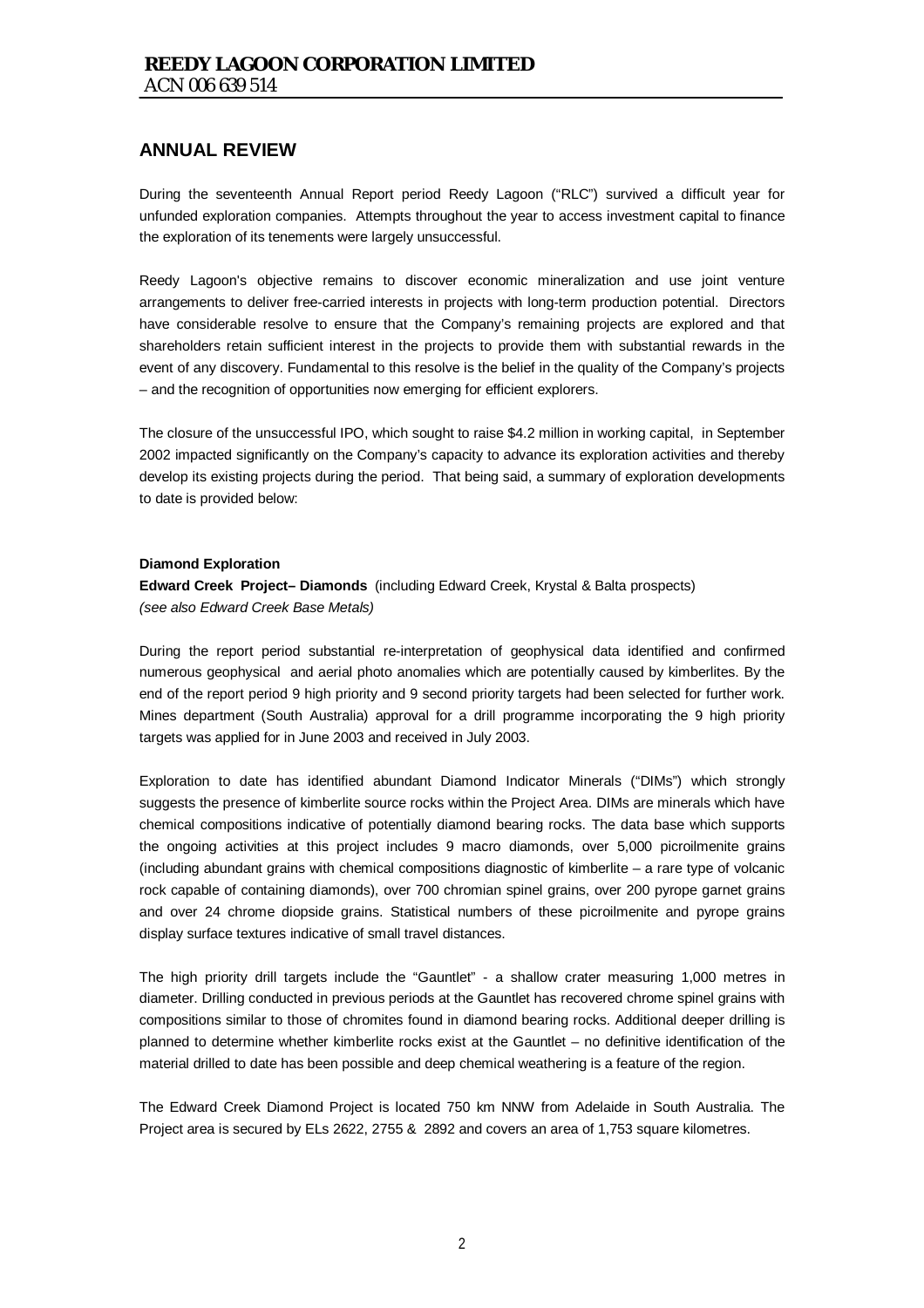#### **Reedy Lagoon Project – Diamonds**

During the report period continued re-interpretation of magnetic data and integration with the Diamond Indicator Mineral distributions enabled the selection of 4 priority targets from the 17 magnetic anomalies previously identified and considered potentially caused by kimberlites.

The Diamond Indicator Mineral ("DIM") distribution from EL 2798 includes 213 pyrope garnets, 56 picroilmenite and 15 chrome diopside grains. Two macro diamonds have also been recovered from the licence area supporting the potential for the area to contain a diamond bearing source rock.

Five groups of people have lodged native title claims for the Reedy Lagoon project area. Heritage surveys will be planned with each of these groups of people to ensure that the Company's activities do not interfere with any sites found to be significant.

**Copper – Gold Exploration.**  *Edward Creek Base Metal Joint Venture ("ECMBJV") RLC 20% free carried (see also Edward Creek Diamonds)* 

Drill targets identified in detailed gravity data and generated in the prior period remain the focus of investigations for "Olympic Dam" style mineralization at this prospect.

On 30 June 2003 an agreement was executed entitling joint venture partners to farm in and earn an 80% interest in base metal resources within the tenement. The agreement includes a commitment by our joint venture partners to sole fund the cost of a drill hole to investigate the Herakleion prospect. Mines Department (South Australia) approval for the proposed drill programme was applied for in June 2003 and received in July 2003.

Past mining by prospectors from several small scale copper mines in the late 1800's established the presence of copper mineralization in the area. Surface sampling, conducted prior to the current report period, in the areas of the targets, has recovered anomalous geochemistry including copper, gold, uranium and Rare Earth Elements ("REE" : Ce & La). A detailed gravity survey was completed over the Herakleion and Santorini prospects in late 2001 to follow up anomalies identified in regional data. A number of discrete gravity anomalies interpreted by the Company to represent substantial bodies of dense rocks occurring within the subsurface are evidenced in the more detailed gravity data. Four anomalies have been selected for possible drilling and target depth to the dense rocks interpreted to cause the observed gravity data is 150 to 250 m.

Heritage surveys conducted in early 2002 have cleared some areas for drilling however the Company currently plans to seek further clearances to enable greater flexibility in drill site locations.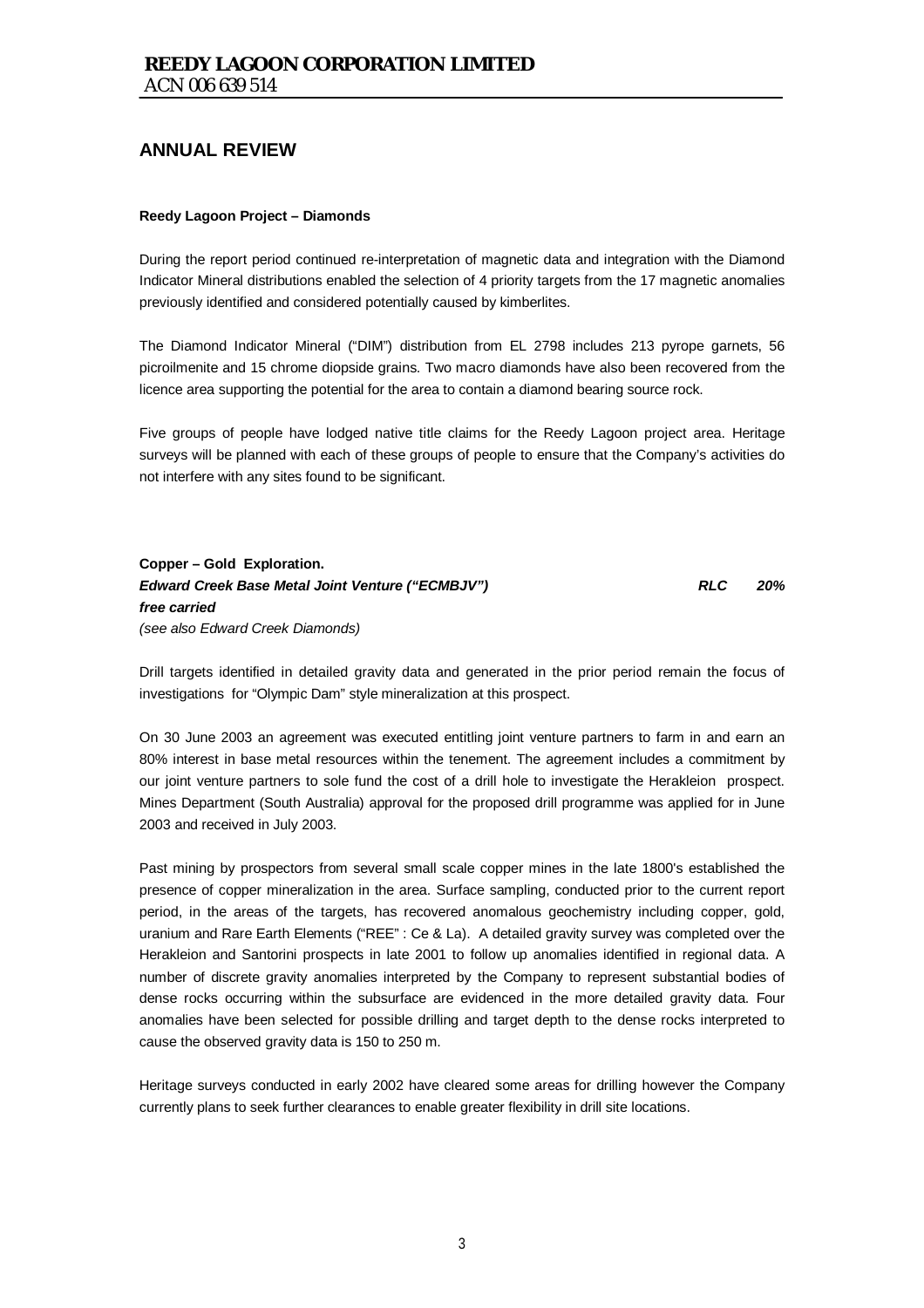**PGM / Copper-Nickel Sulphide / Gold Exploration. Poole River Prospect - Jericho Project**  *(see also Gold Exploration)* 

During the period magnetic and radiometric data were re-compiled and interpreted to optimize drill site selection. Expressions of interest in potentially farming in to the project were received from MIM and clearances and approvals for a single hole (diamond) were initiated in April. A site visit investigated potential drill sites. The negotiations with MIM were terminated following the takeover of MIM by Xstrata.

Reedy Lagoon achieved full ownership of the project following the Company's acquisition of Osprey Gold NL on 28 March 2003.

A large magnetic anomaly (the Poole River anomaly) holds the potential to be associated with coppernickel sulphide mineralization enriched in platinum group elements and gold. The Poole River Prospect is part of the Jericho Project (EL 3208) located 160 km east from Melbourne and within the Woods Point - Walhalla Goldfield. The goldfield is renowned for its high-grade structurally controlled gold deposits, but also contains copper-nickel sulphide mineralization rich in precious metals (platinum, palladium and gold).

Drilling is planned to investigate the 5,500 m long Poole River magnetic anomaly.

### **Gold Exploration Chiltern Project**

Drill holes are planned to test for gold mineralization associated with sulphide enriched zones interpreted from geophysical survey data. These targets are adjacent to an area where abundant gold bearing sandstone nodules have been found.

The Project covers most of the Chiltern Goldfield located in northern Victoria. The goldfield has produced 27,000 kg (870,000 oz) of gold from alluvial deep lead (buried river channel) systems. The original source of the gold found in the deep leads has never been discovered although early workers identified sediment hosted gold amongst the waste rock initially discarded during the alluvial mining. About a hundred tonnes of this "waste rock" of sandstone and siltstone pebbles and nodules, in which very fine grained gold could be observed, was processed. An average of over 20 g/t gold was produced from this sandstone and siltstone material.

The Project consists of three Exploration Licences (ELs 3032, 3281 and 3376) covering an area of 236.5 square kilometres. RLC holds EL's 3032 and 3281 through its wholly owned subsidiary, Osprey Gold NL. Providence Gold and Minerals Pty Ltd ("PGM"), the registered holder of EL 3376, has assigned all future right, title and interest in EL 3376 to RLC save that PGM is entitled to a 1.75% gross production royalty with respect to any future production from EL 3376.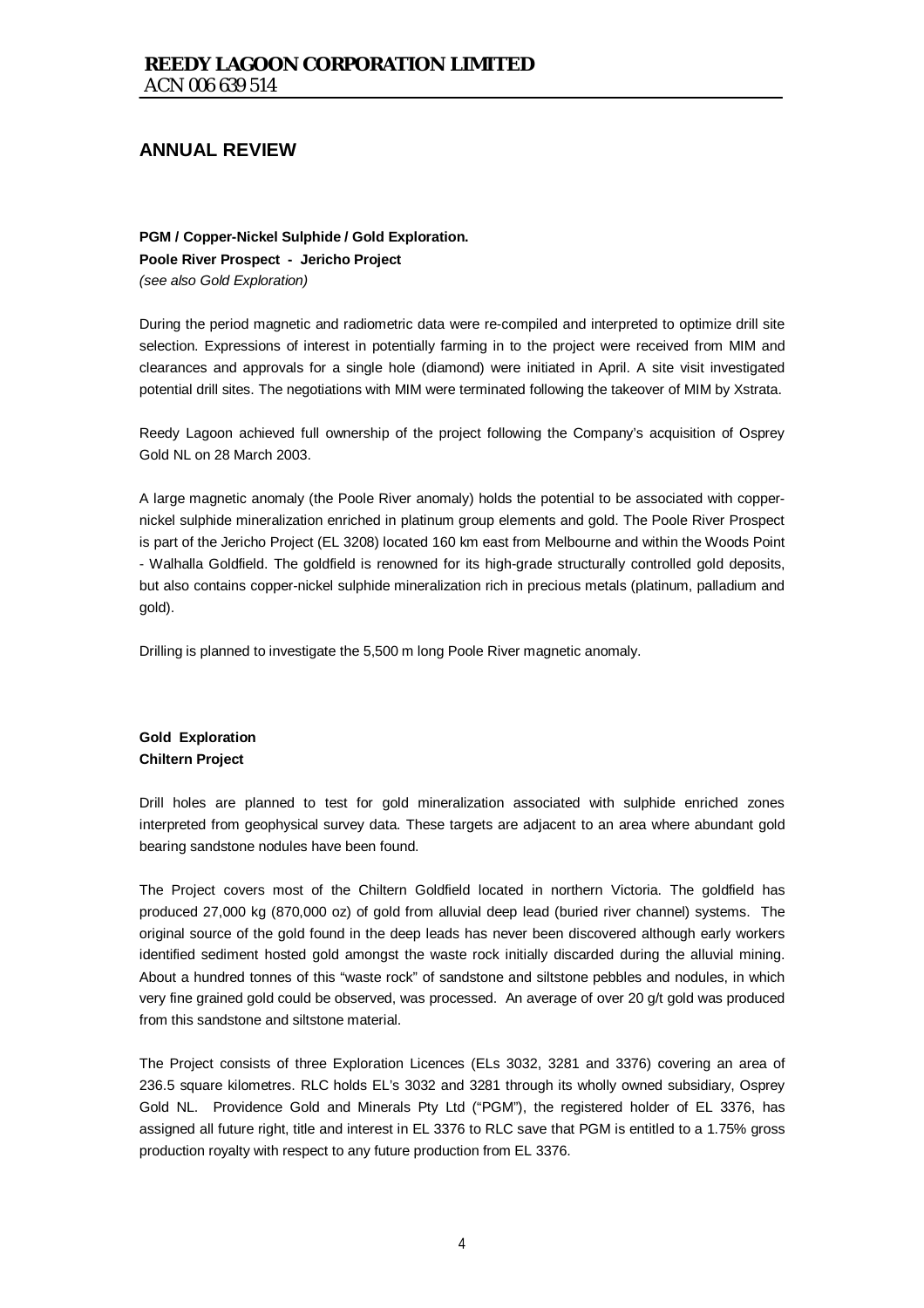Work programmes which encompass geophysical survey and drilling have been lodged and regulatory approvals have been sought. The planned exploration is in environmentally sensitive areas which require thorough assessment and a more rigorous consent process than is generally applicable. Whilst this can lead to delays, the Company benefits in the long run by building a track record of first class environmental management.

### **Victor Gold Prospect - Jericho Project**

*(see also PGM, Copper-Nickel Sulphide exploration)* 

No work was conducted at the Victor Prospect during the period.

The exploration targets at the Victor Prospect are extensions from previously mined gold mineralization in a quartz reef system. Gold mineralization anticipated is high grade vein style. The gold potential of Victor is demonstrated by the Cohens Reef Mine, located within the same goldfield, which produced more than 1.4 million oz of gold.

Gold mineralization at Victor occurs in a quartz reef structure. The quartz reef has more than 1 km strike length within the tenement. Past mining (pre 1940) produced 24,909 oz of gold from 42,439 tonnes (@ ave 18 g/t). The quartz vein system that was mined is reported as up to 12 m thick although generally between 0.5 and 5 m.

The Victor Prospect is part of the Jericho Project acquired by RLC following the acquisition of Osprey Gold NL on 28 March 2003.

Drilling at Victor has the potential to identify significant mineralization in a geological setting similar to the Cohen's Reef deposit.

#### **Other Developments**

On 24 December 2002 Reedy Lagoon lodged with ASIC an Offer Information Statement for the issue of 7,800,000 shares at \$0.175 per share. 94,000 shares (\$16,450) had been subscribed to this offer by 30 June 2003. Mallesons Stephen Jaques further demonstrated its ongoing support to the Company by advising it would not seek payment (\$172,076.30) for its past legal work in relation to the 2002 prospectus from the June 2003 subscription.

Reedy Lagoon acquired Osprey Gold NL on 28 March 2003 following the acceptance by all of Osprey's shareholders of one RLC share for every two Osprey shares. At completion of the acquisition Osprey became a wholly owned subsidiary of RLC. In acquiring Osprey, RLC issued 4,050,005 RLC shares to the original Osprey shareholders. The principal benefit to RLC is that it acquired tenements relating to the Jericho and Chiltern projects which it had previously been earning interests in by sole funding exploration. Whilst the Company does not capitalize early stage exploration expenditure and the carrying value of the Osprey tenements has been written down to nil in the accounts, it is worth noting that exploration expenditure recorded against these tenements at 28/3/03 was \$897,000.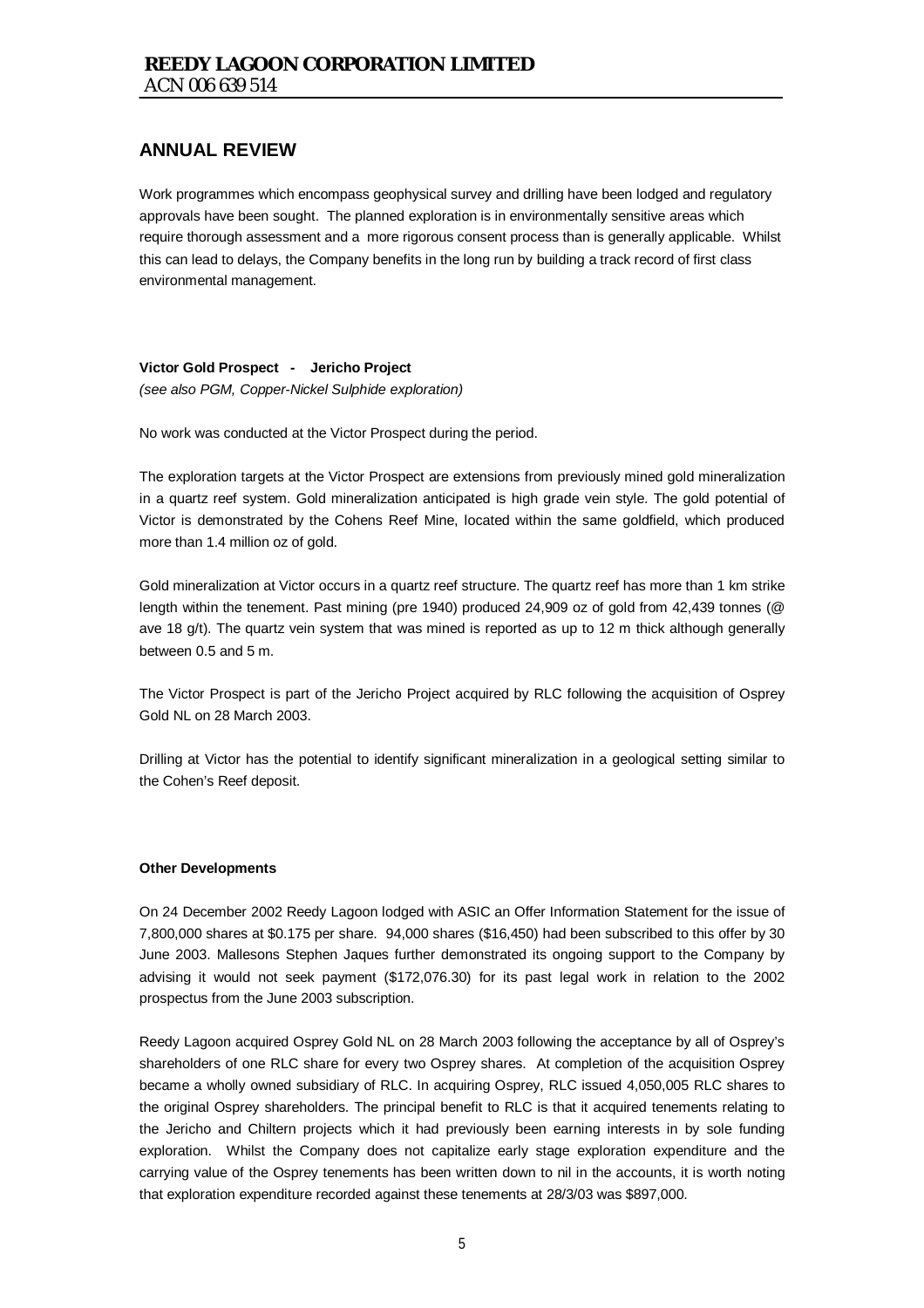On 30 June 2003 RLC entered an agreement with Providence Gold and Minerals Pty Ltd ("PGM"), the registered holder of EL 3376 (part of the Chiltern project). Under the terms of the agreement PGM assigned all future right, title and interest in EL 3376 to RLC save that PGM is entitled to a payment calculated by multiplying the achieved sale price of any minerals produced from EL 3376 by 1.75% (gross production royalty). In consideration of the assignment RLC issued 500,000 RLC shares to Providence Gold and Minerals Pty Ltd and undertook to arrange the release to PGM of a \$5,000 bond held by the mines department in respect of EL 3376.

On 30 June 2003 an agreement was executed in respect of base metal interests in EL 2622 (Edward Creek Base Metals Joint Venture). The agreement entitles joint venture partners to sole fund the drilling of a hole to investigate one of the base metal targets ("Herakleion"). Under the terms of the agreement RLC is the initial manager and will receive:

- a 20% interest in base metals free carried to completion of a bankable feasibility, and
- should the joint venture partners elect to continue in the venture after receiving the results from the initial drilling, then RLC will also receive cash payments of \$30,000 each quarter until the commencement of commercial production.

The main focus of the Company's activities during the 2003 financial year was to source capital for ongoing operations. The introduction of joint venture partners to at least one the Company's advanced – drill ready projects is part of a strategy to build interest in the Company and to thereby attract investment capital. Drilling at Herakleion (Edward Creek Base Metal Joint Venture) – with the committed support of our Joint Venture Partners: Axburgh Investments Pty Ltd, Jagen Pty Ltd, Sked Pty Ltd and Redport Limited, will commence as soon as a suitable drill rig can be mobilized to the area.

In concluding this review of Reedy Lagoon's past activities, the Company has established and retained significant exploration projects encompassing a range of commodities. Our projects embrace gold, diamonds and copper – which continue to be among the commodities most highly sought after by the major mining companies.

Comments from last year's annual report regarding the future of RLC remain as valid now as they were then:

The resources targeted at RLC's projects are large scale. Should exploration lead to discovery then it is likely that the most efficient resource definition and mine development option would be through joint ventures with suitable mining companies.

The future of Reedy Lagoon lies in developing major resource projects by efficient exploration and by targeting those types of resource projects that will be most attractive to the world's major mining companies.

All shareholders in RLC should be encouraged by the rationalisation currently sweeping the resources industry. The more the major miners merge and the more non-performing mines close down the greater will be the need for new and better mineral deposits. History shows small explorers can be more successful discoverers than major miners – many of the majors recognise this and RLC is staking its future on it.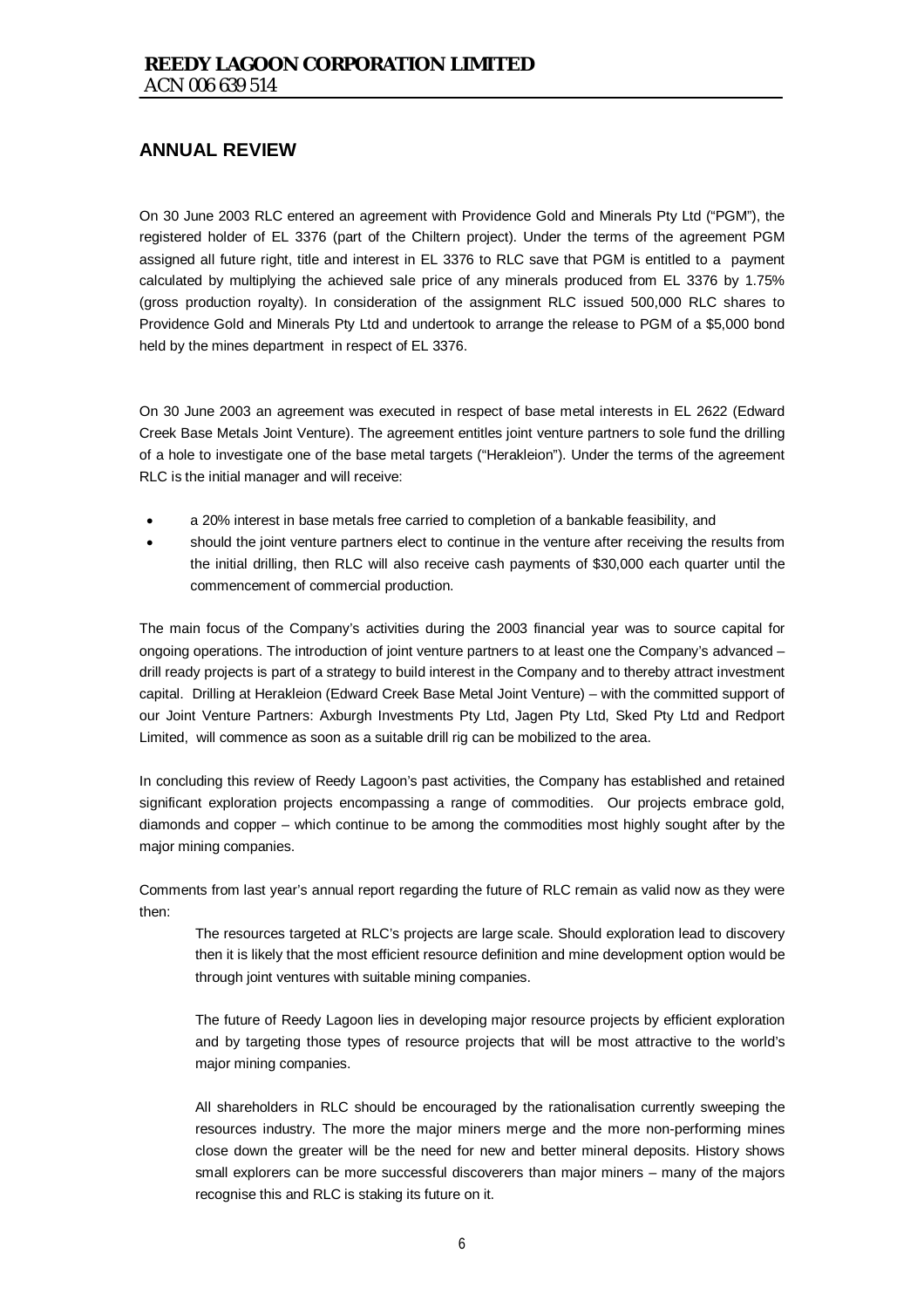In this evolving environment any exploration success may hold potential to deliver substantial rewards to RLC's shareholders.

Several key shareholders together with non-shareholders in both the investment and mining industries have provided support to management over the last twelve months. Directors are grateful for this support and will continue to do all they can to ensure that holes get drilled and that any resultant exploration success is harnessed to provide opportunities for shareholders to be rewarded.

Geof H Fethers Managing Director.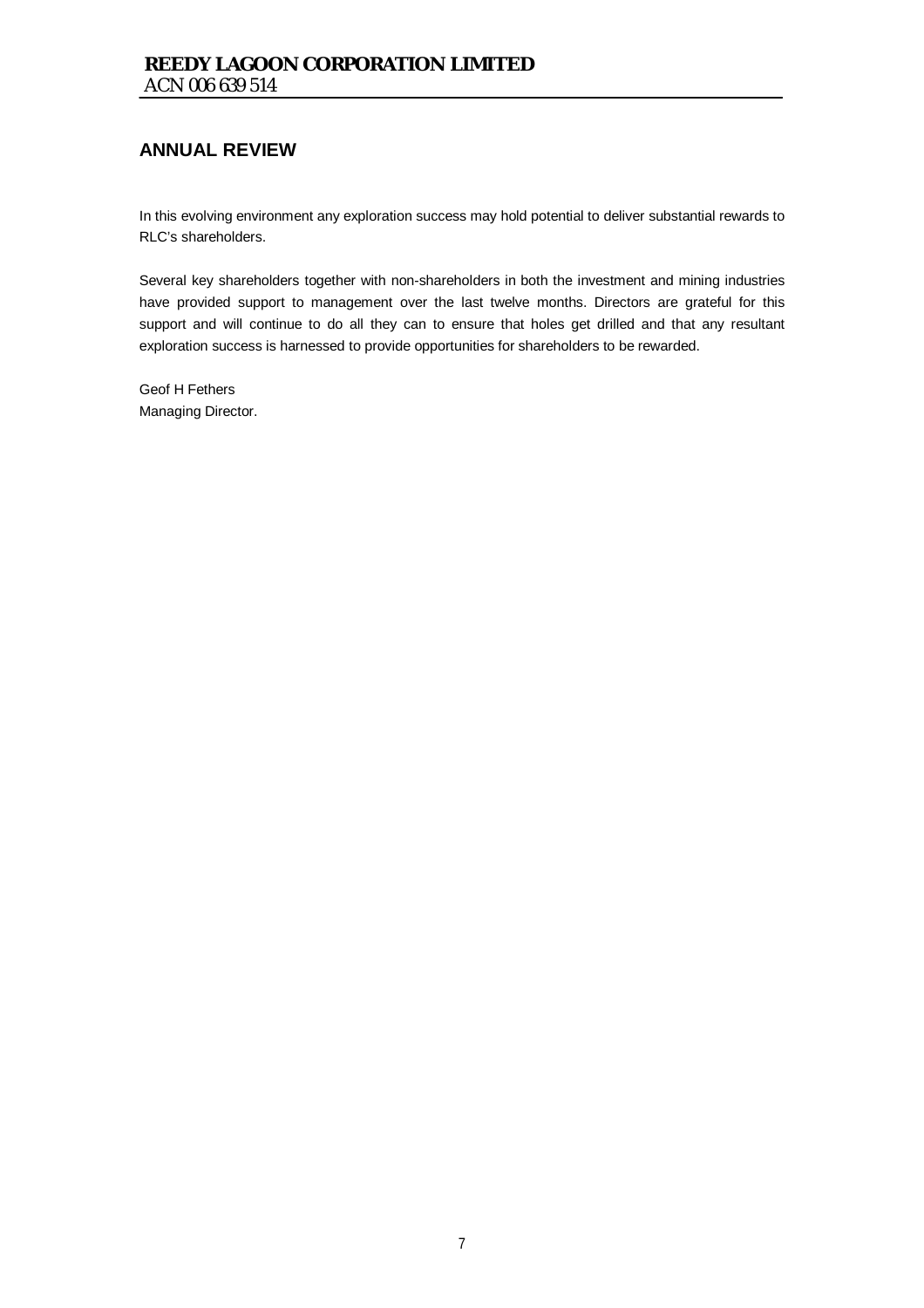## **TENEMENT SCHEDULE**

Tenements owned directly by Reedy Lagoon Corporation and its wholly owned subsidiary Osprey Gold NL

| <b>Tenement</b>                        | Area<br>(km <sup>2</sup> )    | <b>Status</b>                                           | <b>Minimum</b><br><b>Expenditure</b><br>S | <b>RLC</b><br>Group<br><b>Equity</b> |
|----------------------------------------|-------------------------------|---------------------------------------------------------|-------------------------------------------|--------------------------------------|
| <b>South Australian Tenements</b>      |                               |                                                         |                                           |                                      |
| EL 2622<br><b>Edward Creek project</b> | 588                           | current                                                 | 153,000                                   | 100% (1)                             |
| EL 2755<br><b>Edward Creek project</b> | 587                           | current                                                 | 85,000                                    | 100%                                 |
| EL 2892<br><b>Edward Creek project</b> | 580                           | current                                                 | 85,000                                    | 100%                                 |
| EL 2943<br><b>Edward Creek project</b> | <b>NA</b><br>expired 16/05/03 |                                                         |                                           |                                      |
|                                        |                               |                                                         |                                           |                                      |
| EL 2798<br>Reedy Lagoon project        | 444<br>current                |                                                         | 75,000                                    | 100%                                 |
|                                        |                               |                                                         |                                           |                                      |
| <b>Victorian Tenements</b>             |                               |                                                         |                                           |                                      |
| EL 3208<br>Jericho Project             | 28                            | current, application for renewal<br>from 11/8/03 lodged | 23,400                                    | 100%                                 |
|                                        |                               |                                                         |                                           |                                      |
| EL 3032<br>Chiltern project            | 98.5                          | pendency - awaiting renewal in<br>term                  | after renewal<br>48,600                   | 100%                                 |
| EL 3281<br>Chiltern project            | 11                            | pendency - awaiting renewal in<br>term                  | after renewal<br>20,400                   | 100%                                 |
| EL 3376<br>Chiltern project            | 137                           | pendency - awaiting renewal in<br>term                  | after renewal<br>56,700                   | 100% (2)                             |

- *(1) These tenements are subject to joint venture agreements which may reduce RLC's interest in base metal and gold resources within the tenement to 20%.*
- *(2) EL 3376 is registered in the name of Providence Gold and Minerals Pty Ltd ("PGM"). Under the terms of an agreement dated 30/06/03, PGM assigned all future right, title and interest in EL 3376 to RLC. Under the agreement PGM is entitled to a payment calculated by multiplying the achieved sale price of any minerals produced from EL 3376 by 1.75% (gross production royalty).*

The minimum expenditure commitments figures are the exploration expenditure requirements for the term of the licence as described in the Exploration Licence document.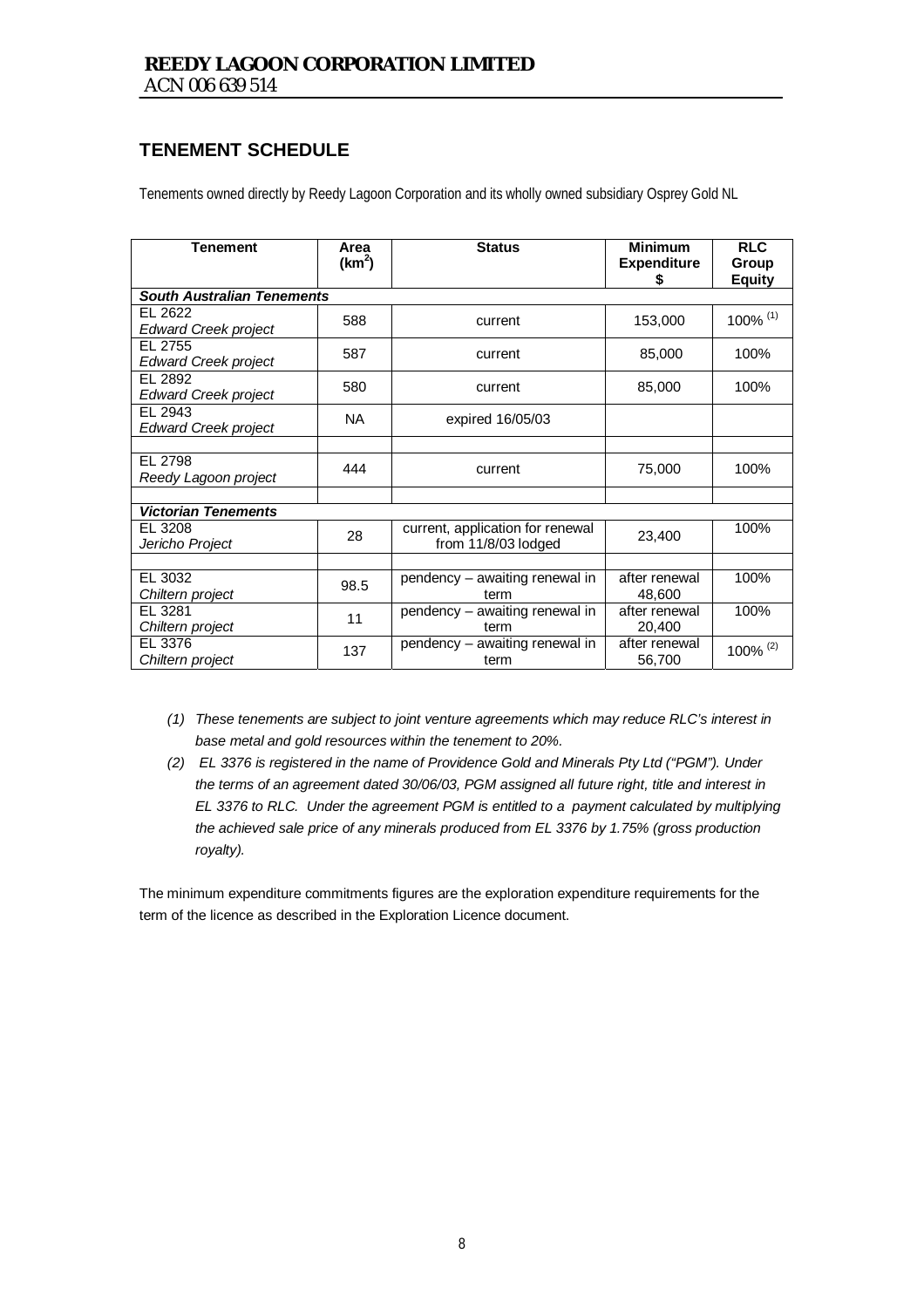The Directors present their report, together with the financial report of Reedy Lagoon Corporation Limited and its wholly owned subsidiary for the year ended 30 June 2003 and the auditor's report thereon.

#### **1. DIRECTORS**

The Directors of the Company at any time during or since the financial year and details of their qualifications are:

#### **Geof H. Fethers***,* **B.Sc. Hons (Geol.), M AusIMM**

Executive Chairman and Managing Director

Geof Fethers, aged 46, is a geologist with more than 20 years experience in the minerals industry. His initial involvement in diamond exploration was with De Beers Australia Exploration Limited working in WA, NT, SA, South Africa and Botswana. He is chairman and managing director of Osprey Gold N.L., and is a member of A.M.P.L.A., AusIMM and the Geological Society of Australia. Director of the Company since 1986 - appointed Chairman in 1986.

# **Hugh Rutter***,* **B.Sc. (Geol.), M.Sc (Geophys), D.I.C. Geophys (Imp.C., London), F AusIMM.**

Exploration Director

Hugh Rutter, aged 62, is a consulting geophysicist with more than 30 years experience in the exploration and mining industry. He is a founding director of Osprey Gold NL and is a member of numerous professional organisations, including AusIMM and the Australian Society of Exploration Geophysicists. Hugh was appointed a director of the Company on 24th August 2000.

### **Andrew C. D. Watson**, **Dip. Farm Manag.**

Non-Executive Director

Andrew Watson, aged 47, is involved in the agriculture and forestry industries. He is a director of a private Australian plantation management company and various private earth moving companies which have operations extending from road building to quarrying. Andrew was appointed a Director of RLC on 22 November 2000.

#### **Adrian D. Wischer**, **B.Econ., M A.I.M.**

Non-Executive Director

Adrian Wischer, aged 46, is a private equity investor, an experienced manager and company director. He is a director of Osprey Gold N.L. and National Golf Holdings Ltd, a Fellow of A.I.C.D. and an Associate Fellow of A.I.M. Director of the Company since 1986.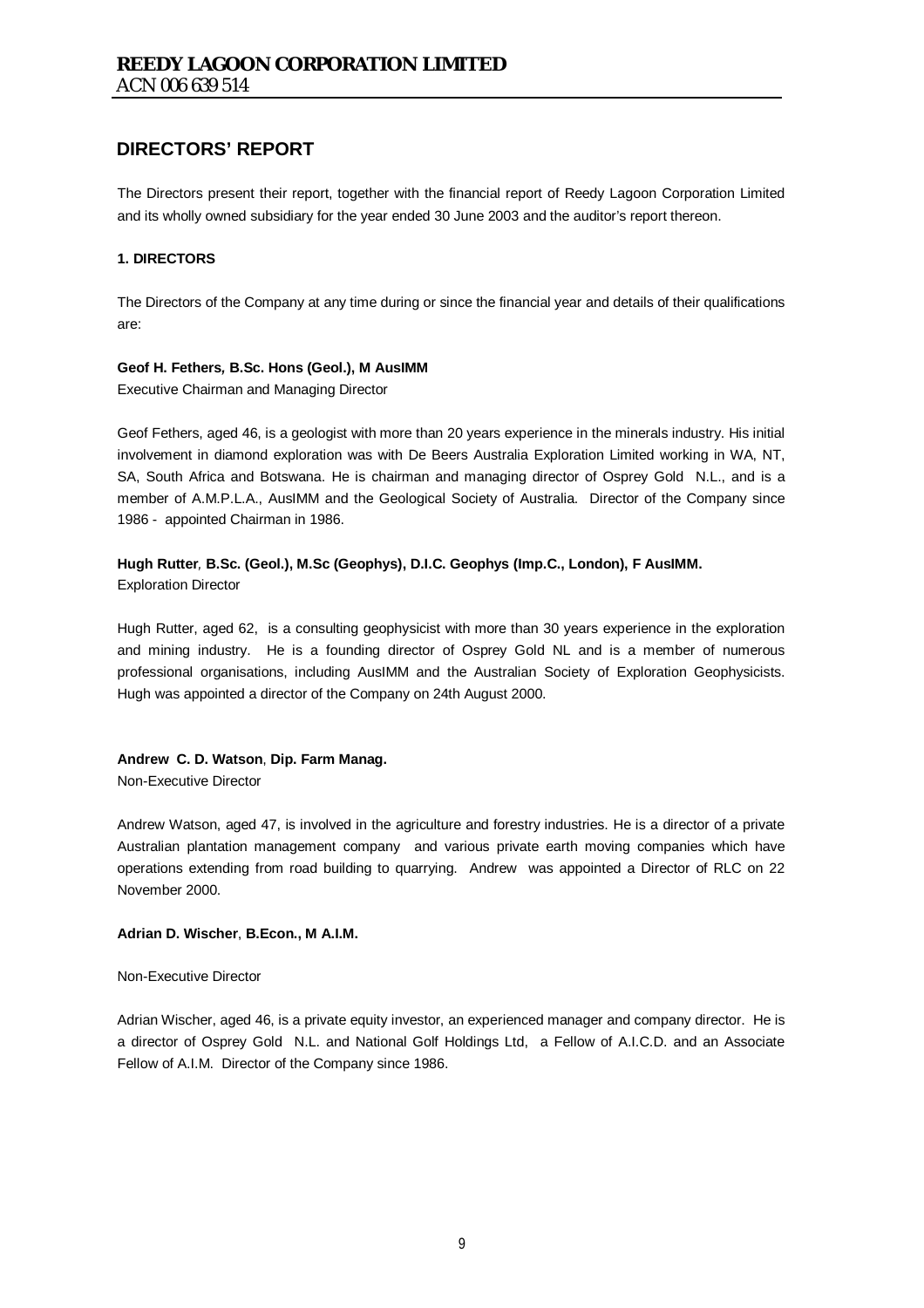#### **2. DIRECTORS MEETINGS**

The following table sets out the numbers of meetings of the Company's directors held during the year ended 30 June 2003, and the number of meetings attended by each director.

|                 |   | R |
|-----------------|---|---|
| G. H. Fethers   |   |   |
| H. Rutter       |   |   |
| A. C. D. Watson | 5 |   |
| A. D. Wischer   | 5 |   |

#### *A- number of meetings attended*

*B - number of meetings held during the time the director held office during the year* 

#### **3. PRINCIPAL ACTIVITY**

The principal activities of the consolidated entity during the course of the financial year were the exploration for minerals.

There were no significant changes in the nature of the activities of the Company during the year.

#### **4. RESULT OF OPERATIONS**

The net loss of the Company after income tax for the year was \$964,214 (2002: loss \$ 305,793). Further commentary on the operations of the company during the year is included in the Annual Review on pages 2 to 7 of the Annual Report .

#### **5. DIVIDENDS**

No amount has been paid or declared by way of a dividend during the year and the directors do not recommend the payment of any dividend.

#### **6. STATE OF AFFAIRS**

Significant changes in the state of affairs of the Company during the financial year were as follows:

- On 28 March 2003 the Company issued 4,050,005 fully paid shares in consideration for 8,100,010 fully paid shares (100%) in Osprey Gold NL. These shares were issued at \$0.175 per share.
- On 30 June 2003 the Company made a cash issue of 94,000 fully paid shares to provide additional working capital. These shares were issued at \$0.175 per share.
- On 30 June 2003 the Company issued 500,000 fully paid shares as part consideration for the acquisition of EL 3376. These shares were issued at \$0.175 per share.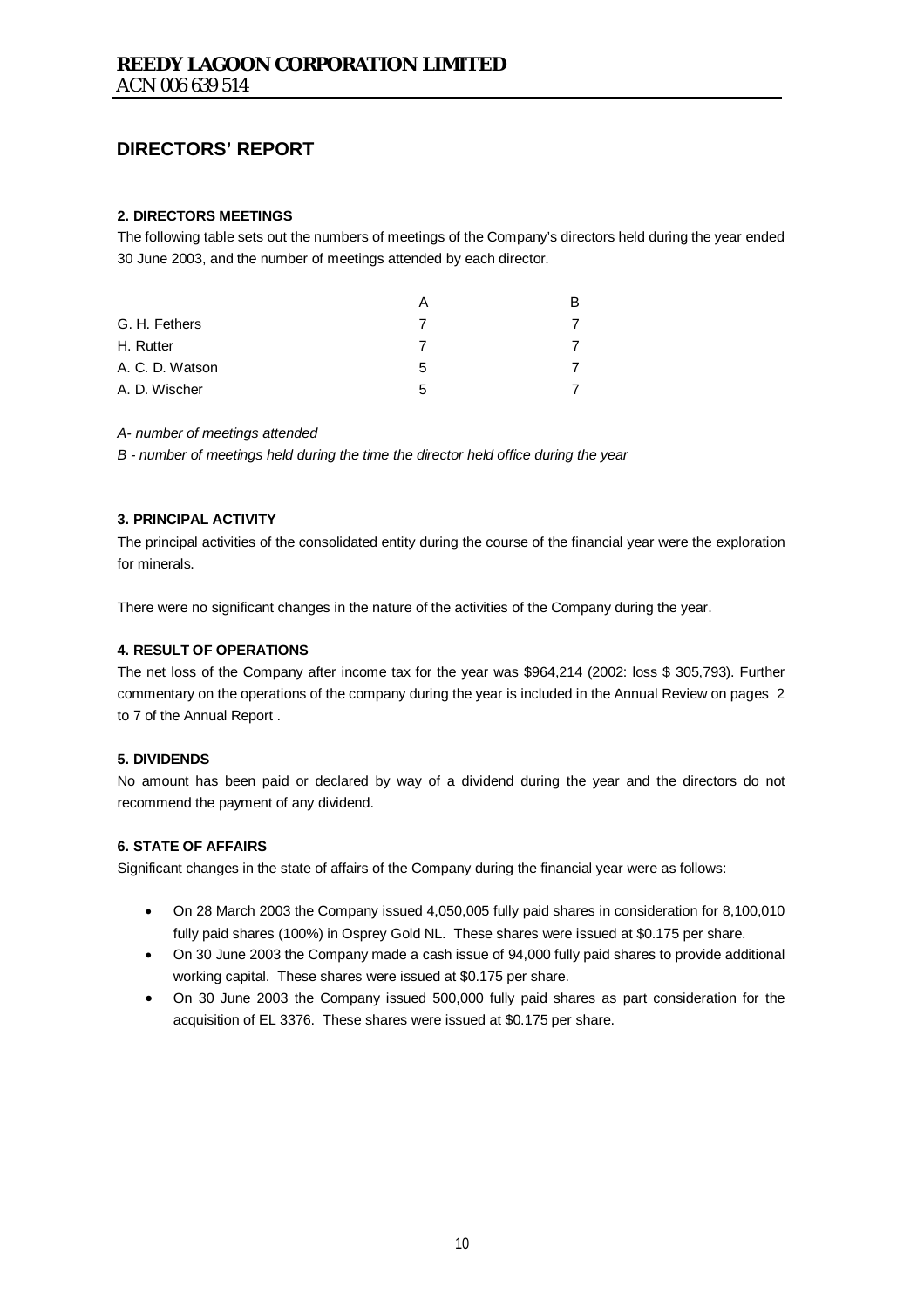### **7. ENVIRONMENTAL REGULATION**

The Company's operations are subject to environmental regulations under State legislation in relation to its exploration activities.

In addition, the Company is an associate member of the Victorian Minerals and Energy Council (VMEC) which is a non government association with an objective to foster mineral enterprise as a valuable and responsible industry for Victoria. The VMEC requires its members to conform with a code of conduct which includes environmental management practices. The Company ensures that all its operations conform with the code of practice.

The directors are not aware of any breaches of regulations during the period covered by this report.

#### **8. EVENTS SUBSEQUENT TO BALANCE DATE**

There has not arisen, in the interval between the end of the year and the date of this report, any item, transaction or event of a material and unusual nature likely, in the opinion of the directors of the Company to affect significantly the operations of the Company, the results of those operations or the state of affairs of the Company in future financial years.

#### **9. LIKELY DEVELOPMENTS**

At the date of this report, there are no future developments of the Company which warrant disclosure, other than that the Company intends to continue seeking avenues to exploit the Company's mining tenements and joint ventures.

#### **10. DIRECTORS' EMOLUMENTS**

None of the directors of the Company have received emoluments during the financial year. However 1,200,000 options to purchase shares with an expiry date of 31 December 2005 were granted to directors on 1st January 2003, in accordance with a resolution passed at the Company's Annual General meeting in November 2002. The value of these options has not been determined. The exercise price of each option is \$0.50, which is significantly above the last share issue price of \$0.175.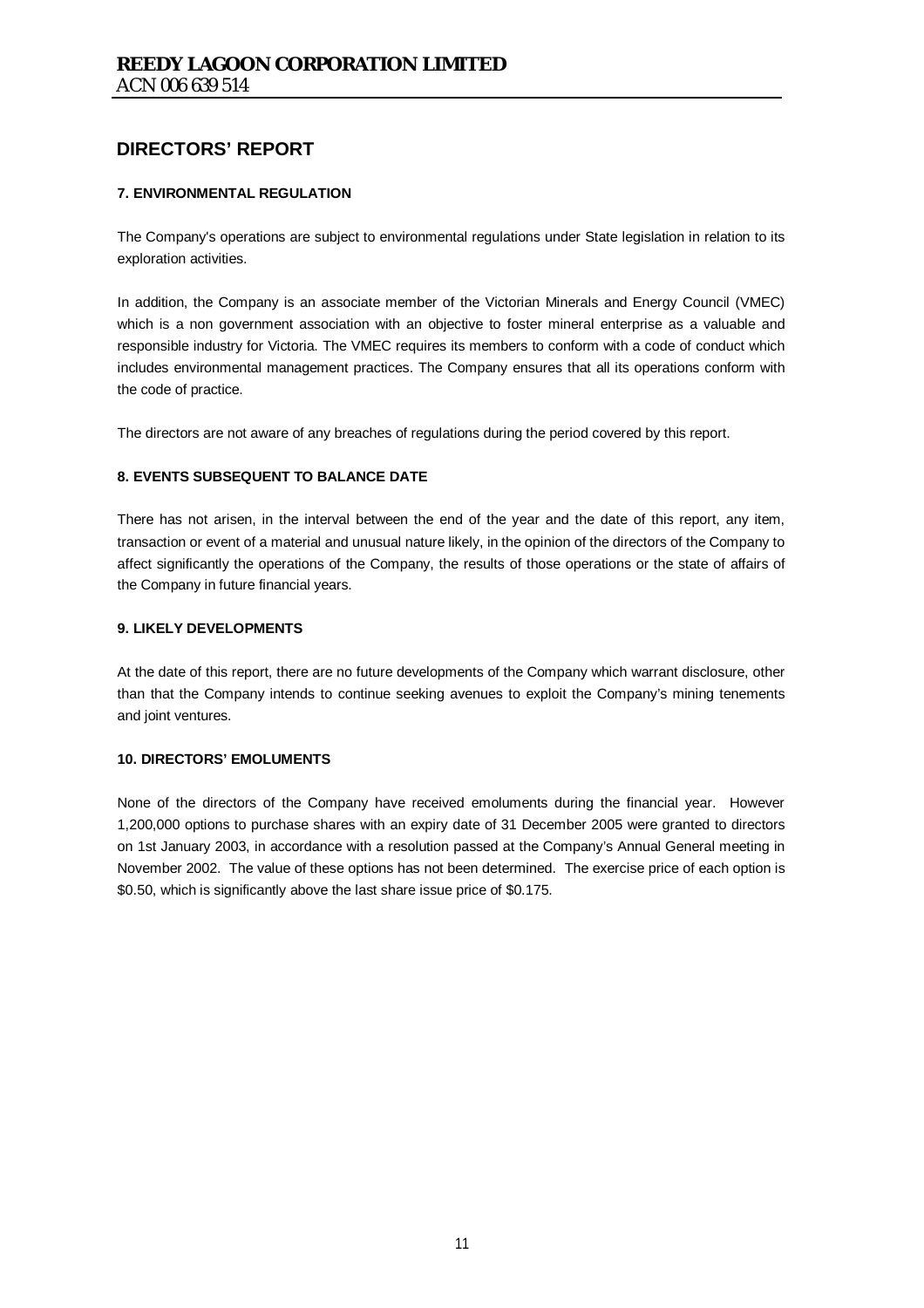### **11. OPTIONS ISSUES**

During or since the end of the previous financial year, the Company granted options over unissued ordinary shares to the following:

|                  | Number of      |                 |                  |
|------------------|----------------|-----------------|------------------|
|                  | <b>Options</b> | <b>Exercise</b> | <b>Expiry</b>    |
| Director:        | <b>Granted</b> | <b>Price</b>    | <b>Date</b>      |
| Mr G .H. Fethers | 500,000        | \$0.50          | 31 December 2005 |
| Mr H. Rutter     | 500,000        | \$0.50          | 31 December 2005 |
| Mr A. Watson     | 100,000        | \$0.50          | 31 December 2005 |
| Mr A. Wischer    | 100,000        | \$0.50          | 31 December 2005 |

At the date of this report, unissued ordinary shares of the Company under option are:

| Expiry date      | Exercise price | <b>Number of Shares</b> |
|------------------|----------------|-------------------------|
| 31 December 2003 | \$0.50         | 2,150,000               |
| 31 December 2004 | \$0.50         | 1,200,000               |
| 31 December 2005 | \$0.50         | 1,200,000               |

In addition, the Company has agreed to issue 900,000 options with an exercise price of 30 cents and with similar terms and conditions as options to be issued under a prospectus at or about the date (if any) that RLC is listed on the ASX.

### **12. DIRECTORS' INTERESTS**

The relevant interest of each director in the shares and options issued by the Company as notified by the directors at the date of the report is:

|               | <b>Director</b> | Shares held by<br>director | Shares held on behalf<br>of director or by<br>director controlled | <b>Options over</b><br>unissued shares |
|---------------|-----------------|----------------------------|-------------------------------------------------------------------|----------------------------------------|
|               |                 |                            | entities                                                          |                                        |
| G.H. Fethers  |                 | 8,001                      | 10,611,001                                                        | 1,900,000                              |
| A.D. Wischer  |                 | 416                        | 50,000                                                            | 300,000                                |
| A.C.D. Watson |                 | -                          |                                                                   | 300,000                                |
| H. Rutter     |                 | 150,001                    | 1,000,000                                                         | 1,900,000                              |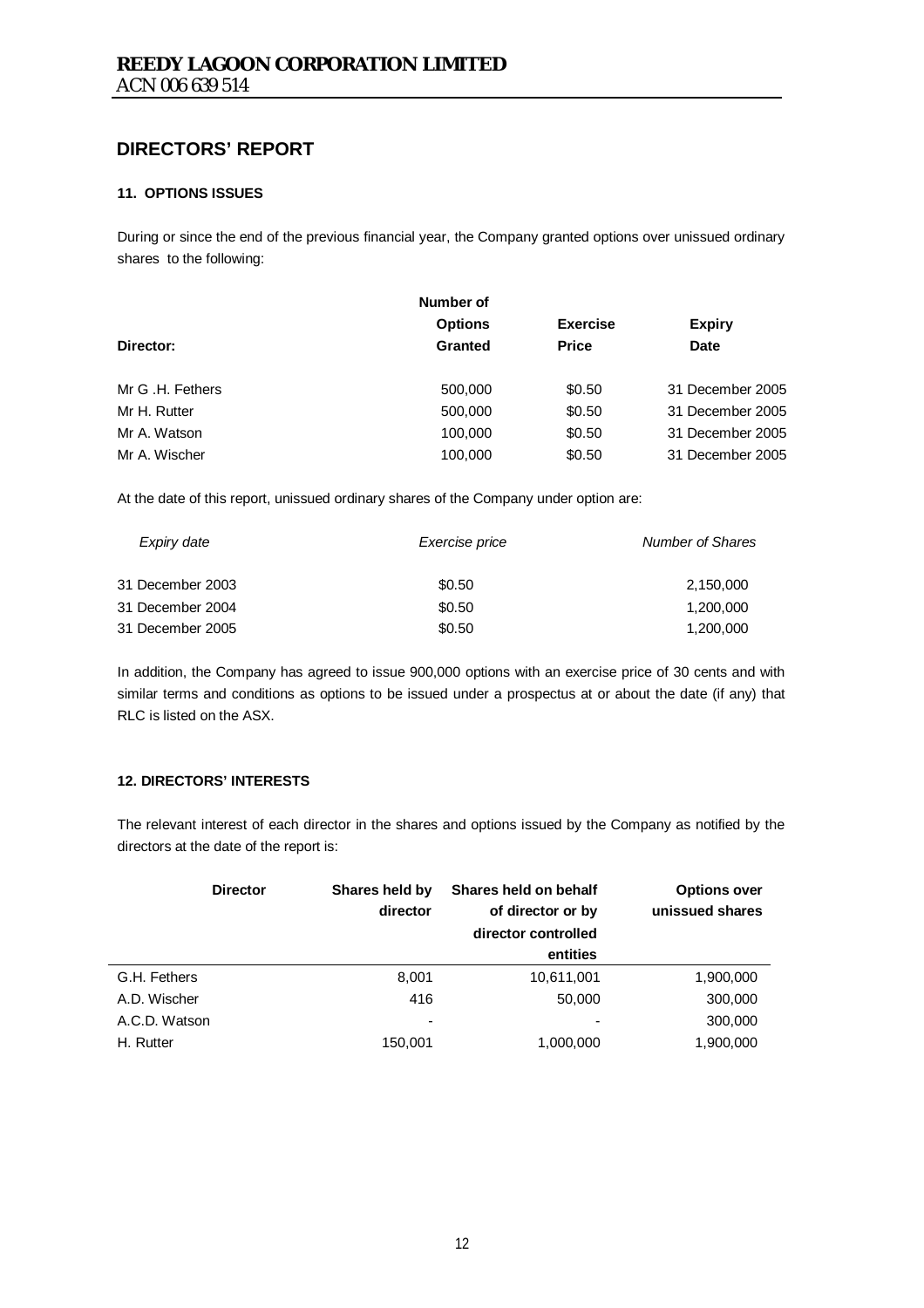### **12. DIRECTORS' INTERESTS (CONTINUED)**

Since the end of the previous financial year no director of the Company has received or become entitled to receive any benefit because of a contract made by the Company with the director or with a firm of which they are a member, or with an entity in which the director has a substantial interest, other than:-

- in respect of service agreements with Chromite Pty. Ltd and Geophysical Exploration Consultants Pty Ltd, of which G.H. Fethers and H. Rutter respectively are directors and shareholders.
- the provision of office space, equipment and secretarial services to the Company at normal commercial rates, by Cropten Pty Ltd. Messrs. Fethers and Rutter are shareholders and directors of Cropten Pty. Ltd.

Details of the service agreements are provided in Note 17 to the Financial Statements.

#### **13. INDEMNIFICATION AND INSURANCE OF OFFICERS AND AUDITORS**

The Company has not indemnified the directors and auditors of the Company against any liability arising in their capacity as directors or auditors of the Company. Since the end of the previous financial year, the Company has not paid any premiums in respect of the directors' and officers' liability and legal expense's and insurance contracts for year ended 30 June 2003 and since the year ended, the Company has not paid or agreed to pay on behalf of the Company, provisions in respect of such insurance contacts for year ended 30 June 2003.

Signed in accordance with a resolution of the directors.

G.H. FETHERS DIRECTOR

Dated at Melbourne this 26 day of September 2003.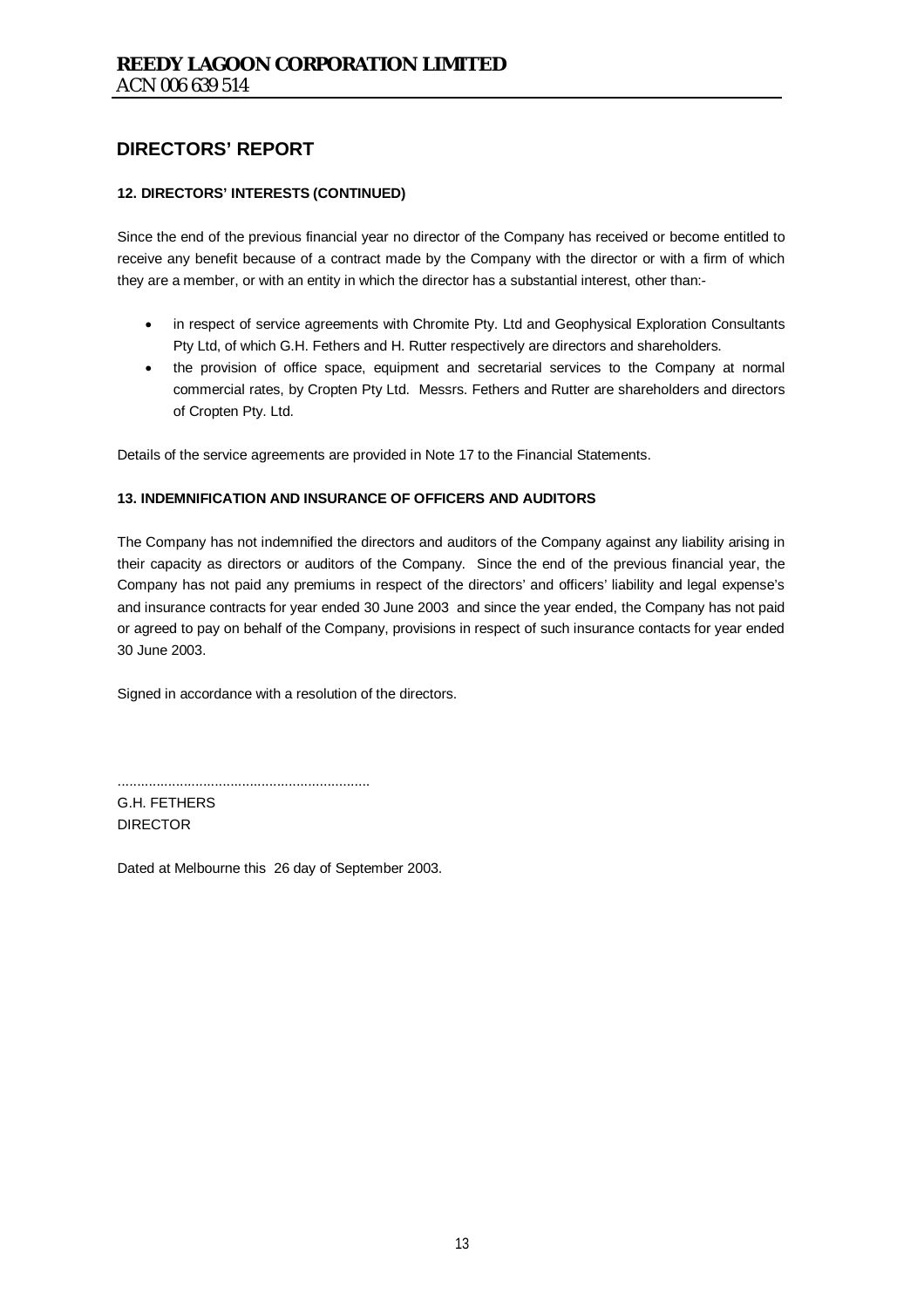## **STATEMENTS OF FINANCIAL PERFORMANCE FOR THE YEAR ENDED 30 JUNE 2003**

|                                                                      | Economic<br><b>Entity</b> |               |            |            |  | <b>Parent</b><br><b>Entity</b> |
|----------------------------------------------------------------------|---------------------------|---------------|------------|------------|--|--------------------------------|
|                                                                      | <b>Note</b>               | 2003          | 2003       | 2002       |  |                                |
|                                                                      |                           | \$            | \$         | \$         |  |                                |
| Other revenue from ordinary activities                               | $\overline{c}$            | 4,354         | 4,354      | 4,212      |  |                                |
| Total revenue                                                        |                           | 4,354         | 4,354      | 4,212      |  |                                |
| <b>Expenses related to ordinary activities</b>                       |                           |               |            |            |  |                                |
| Administration expense                                               | 3                         | (67, 753)     | (65, 257)  | (59, 308)  |  |                                |
| <b>Exploration expenditure</b>                                       | 3                         | (165, 648)    | (165, 648) | (127, 967) |  |                                |
| Write-off of goodwill                                                | 3                         | (892, 769)    |            |            |  |                                |
| Provision for diminution                                             | 3                         |               | (708, 751) |            |  |                                |
| Prospectus preparation costs                                         | 3                         |               |            | (90, 729)  |  |                                |
| Other expenses from ordinary activities                              | 3                         | (29, 021)     | (28, 912)  | (32,001)   |  |                                |
| (Loss) from ordinary activities before<br>related income tax expense |                           | (1, 150, 837) | (964, 214) | (305, 793) |  |                                |
| Income tax expense relating to<br>ordinary activities                | 5(a)                      |               |            |            |  |                                |
| Net (Loss)                                                           |                           | (1, 150, 837) | (964, 214) | (305, 793) |  |                                |

The statements of financial performance are to be read in conjunction with the notes to the financial statements set out on pages 17 to 31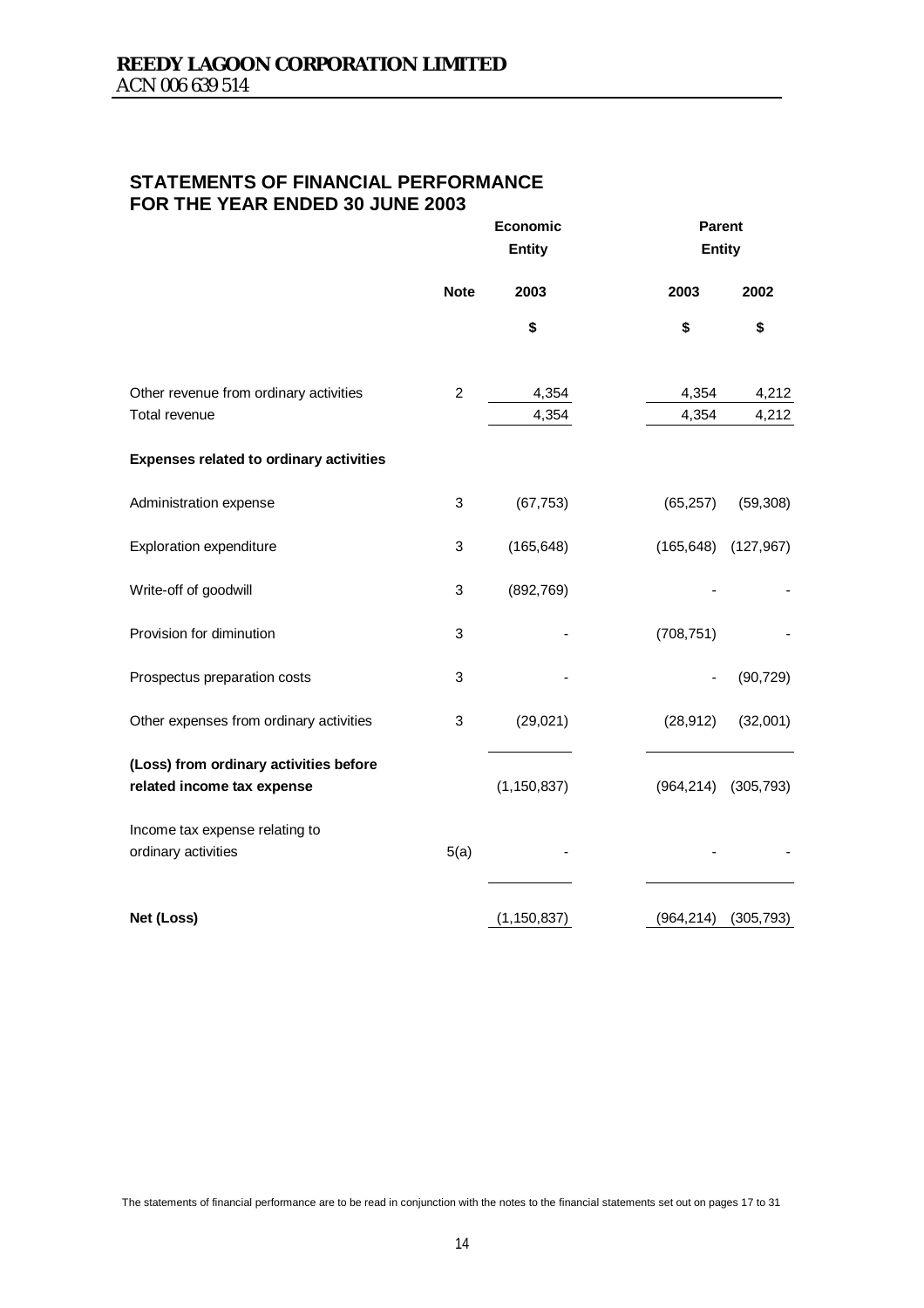## **STATEMENTS OF FINANCIAL POSITION AS AT 30 JUNE 2003**

|                                  |                | Economic      |               | <b>Parent</b> |
|----------------------------------|----------------|---------------|---------------|---------------|
|                                  |                | Entity        |               | <b>Entity</b> |
|                                  | <b>Note</b>    | 2003          | 2003          | 2002          |
|                                  |                | \$            | \$            | \$            |
| <b>Current Assets</b>            |                |               |               |               |
| Cash assets                      | 6              | 48,900        | 48,900        | 141,537       |
| Receivables                      | $\overline{7}$ | 1,331         | 1,031         | 36,737        |
| Prepayments                      |                |               |               | 2,313         |
| <b>Total Current Assets</b>      |                | 50,231        | 49,931        | 180,587       |
| <b>Non-Current Assets</b>        |                |               |               |               |
| Other financial assets           | 8              |               |               |               |
| Intangibles                      | 9              |               |               |               |
| <b>Total Non-Current Assets</b>  |                |               |               |               |
| <b>Total Assets</b>              |                | 50,231        | 49,931        | 180,587       |
| <b>Current Liabilities</b>       |                |               |               |               |
| Payables                         | 10             | 398,381       | 211,458       | 190,601       |
| <b>Total Current Liabilities</b> |                | 398,381       | 211,458       | 190,601       |
| <b>Total Liabilities</b>         |                | 398,381       | 211,458       | 190,601       |
| <b>Net Assets (deficiency)</b>   |                | (348, 150)    | (161, 527)    | (10, 014)     |
| <b>Equity</b>                    |                |               |               |               |
| Contributed equity               | 11             | 7,065,957     | 7,065,957     | 6,253,256     |
| Accumulated (losses)             | 12             | (7, 414, 107) | (7, 227, 484) | (6,263,270)   |
| <b>Total Equity/(deficiency)</b> | 13             | (348, 150)    | (161, 527)    | (10, 014)     |

The statements of financial position are to be read in conjunction with the notes to the financial statements set out on pages 17 to 31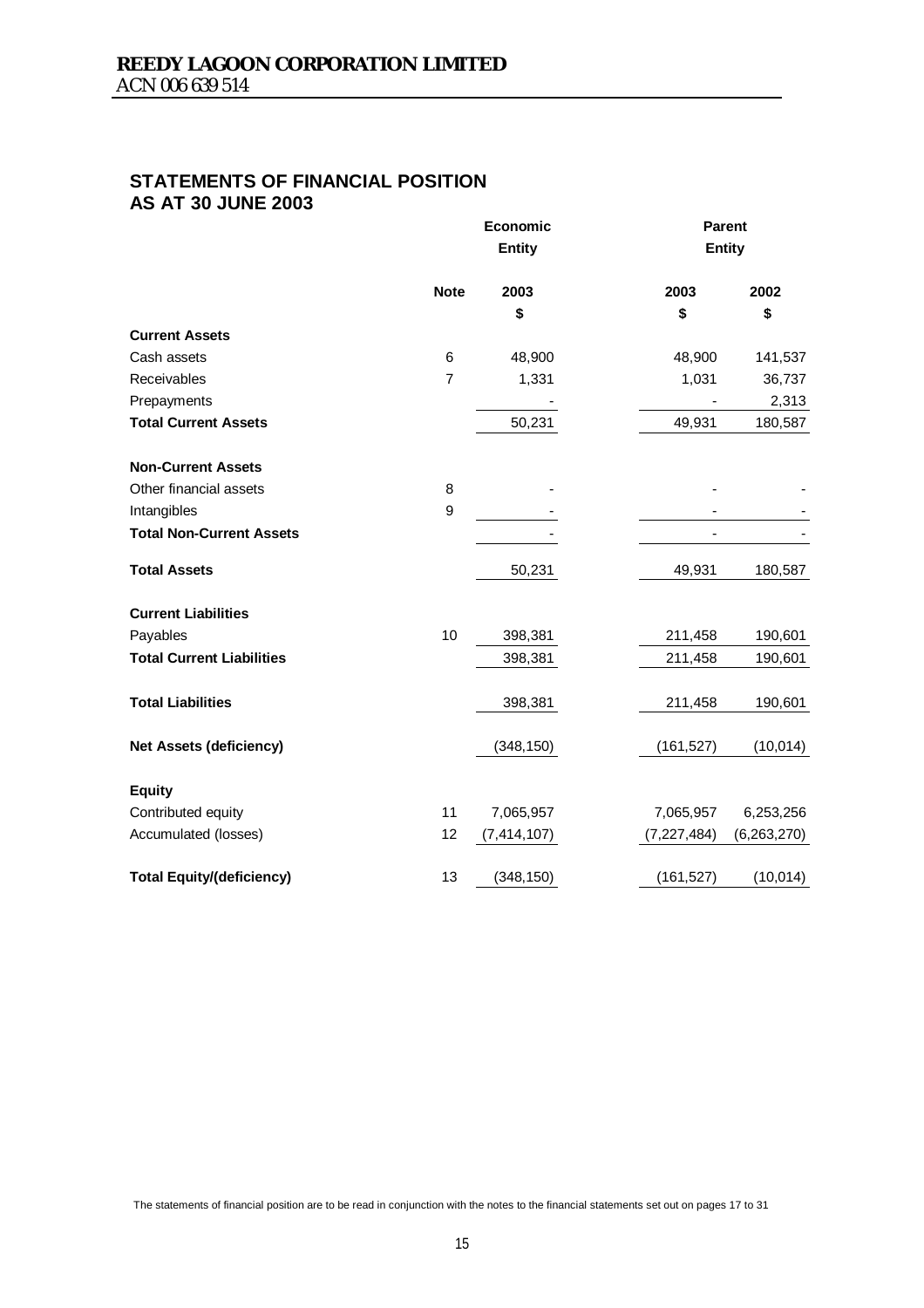## **STATEMENTS OF CASH FLOWS FOR THE YEAR ENDED 30 JUNE 2003**

|                                            | <b>Economic</b><br><b>Entity</b> |            | <b>Parent</b><br><b>Entity</b> |            |            |
|--------------------------------------------|----------------------------------|------------|--------------------------------|------------|------------|
|                                            | <b>Note</b>                      | 2003       |                                | 2003       | 2002       |
|                                            |                                  | \$         |                                | \$         | \$         |
| Cash flows from operating activities       |                                  |            |                                |            |            |
| Cash receipts in the course of operations  |                                  | 53,189     |                                | 52,929     |            |
| Cash payments in the course of operations  |                                  | (230, 079) |                                | (229, 714) | (226, 164) |
| Interest received                          |                                  | 4,354      |                                | 4,354      | 4,212      |
| Interest paid                              |                                  | (88)       |                                | (88)       |            |
| Net cash/(used in) operating activities    | 14(b)                            | (172, 624) |                                | (172, 519) | (221, 952) |
| Cash flows from investing activities       |                                  |            |                                |            |            |
| Arising from (used in) purchase of         |                                  |            |                                |            |            |
| subsidiaries                               | 14(c)                            | 10         |                                |            |            |
| Net cash provided by investing activities  |                                  | 10         |                                |            |            |
| Cash flows from financing activities       |                                  |            |                                |            |            |
| Proceeds from share issues                 |                                  | 16,450     |                                | 16,450     | 360,807    |
| Costs of share issue                       |                                  |            |                                |            | (8, 214)   |
| Payment of June 2002 prospectus costs (inc |                                  |            |                                |            |            |
| GST)                                       |                                  |            |                                |            | (78, 279)  |
| Proceeds from loans                        |                                  | 63,527     |                                | 63,432     |            |
| Net cash provided by financing activities  |                                  | 79,977     |                                | 79,882     | 274,314    |
|                                            |                                  |            |                                |            |            |
| Net (decrease)/increase in cash held       |                                  | (92, 637)  |                                | (92, 637)  | 52,362     |
| Cash at beginning of year                  |                                  | 141,537    |                                | 141,537    | 89,175     |
| Cash at end of year                        | 14(a)                            | 48,900     |                                | 48,900     | 141,537    |

The statements of cash flows are to be read in conjunction with the notes to the financial statements set out on pages 17 to 31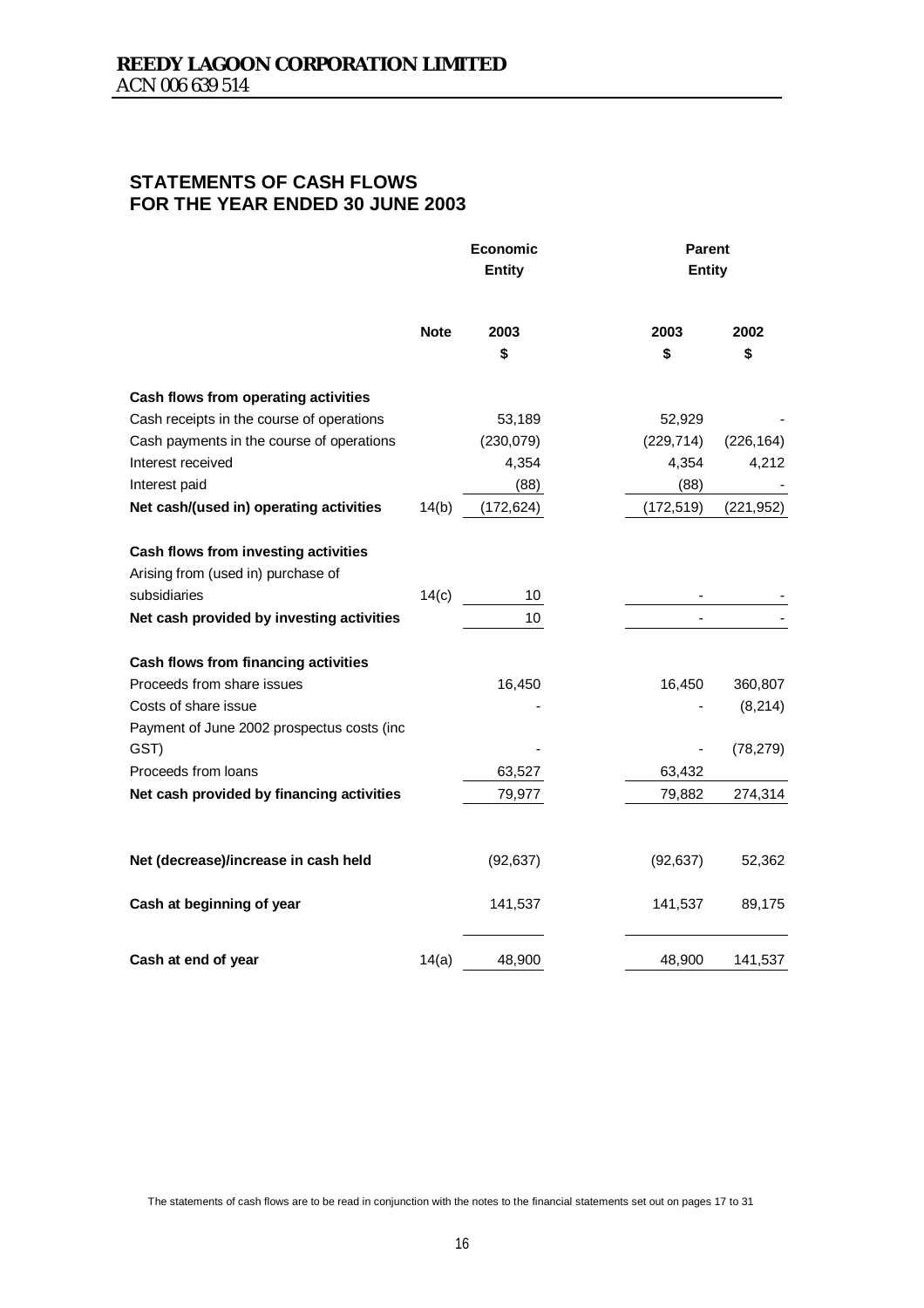#### **1. STATEMENT OF SIGNIFICANT ACCOUNTING POLICIES**

#### **(a) Basis of Preparation**

The financial report is a general purpose financial report which has been prepared in accordance with Accounting Standards, Urgent Issues Group Consensus Views, other authoritative pronouncements of the Australian Accounting Standards Board and the Corporations Act 2001.

It has been prepared in accordance with the historical cost convention, and except where stated does not take into account changing money values or fair values of non-current assets.

These accounting policies have been consistently applied and, except where there is a change in accounting policy, are consistent with those of the previous year.

#### **(b) Principles of Consolidation**

The consolidated accounts comprise the accounts of Reedy Lagoon Corporation Limited and its controlled entities. A list of controlled entities is contained in Note 20 to the financial statements. All inter-company balances and transactions between entities in the economic entity, including any unrealised profits or losses, have been eliminated on consolidation. Where controlled entities have entered or left the economic entity during the year, their operating results have been included from the date control was obtained or until the date control ceased. Outside interests in the equity and results of the entities that are controlled are shown as a separate item in the consolidated financial report.

#### **(c) Going Concern**

The accounts have been prepared on a going concern basis, which contemplates continuity of normal business activities and the realisation of assets and settlement of liabilities in the ordinary course of business. The company incurred an operating loss before income tax of \$964,214 during the year ended 30 June 2003 (2002 : \$305,793), and as at that date the company's total liabilities exceeded current assets by \$161,527 (2002: total assets exceeded total liabilities by \$10,014). The directors believe that the going concern basis is appropriate because the director related entities which have advanced funds to the Company have subordinated their loans to the benefit of external creditors and these entities have stated that they will continue to financially support the Company. If required, working capital requirements are able to be met by relinquishing exploration tenements and accessing cash placed on term deposit.

The directors have prepared the financial statements on a going concern basis since they are of the opinion the Company will receive additional future funding by either securing a joint venture partner or through the issue of new capital. In the event that no future funding is received, there is significant uncertainty whether the company will be able to continue as a going concern. No adjustments have been made to the financial report relating to the recoverability and classification of recorded asset amounts or to the amounts and classification of liabilities that might be necessary should the entity not continue as a going concern.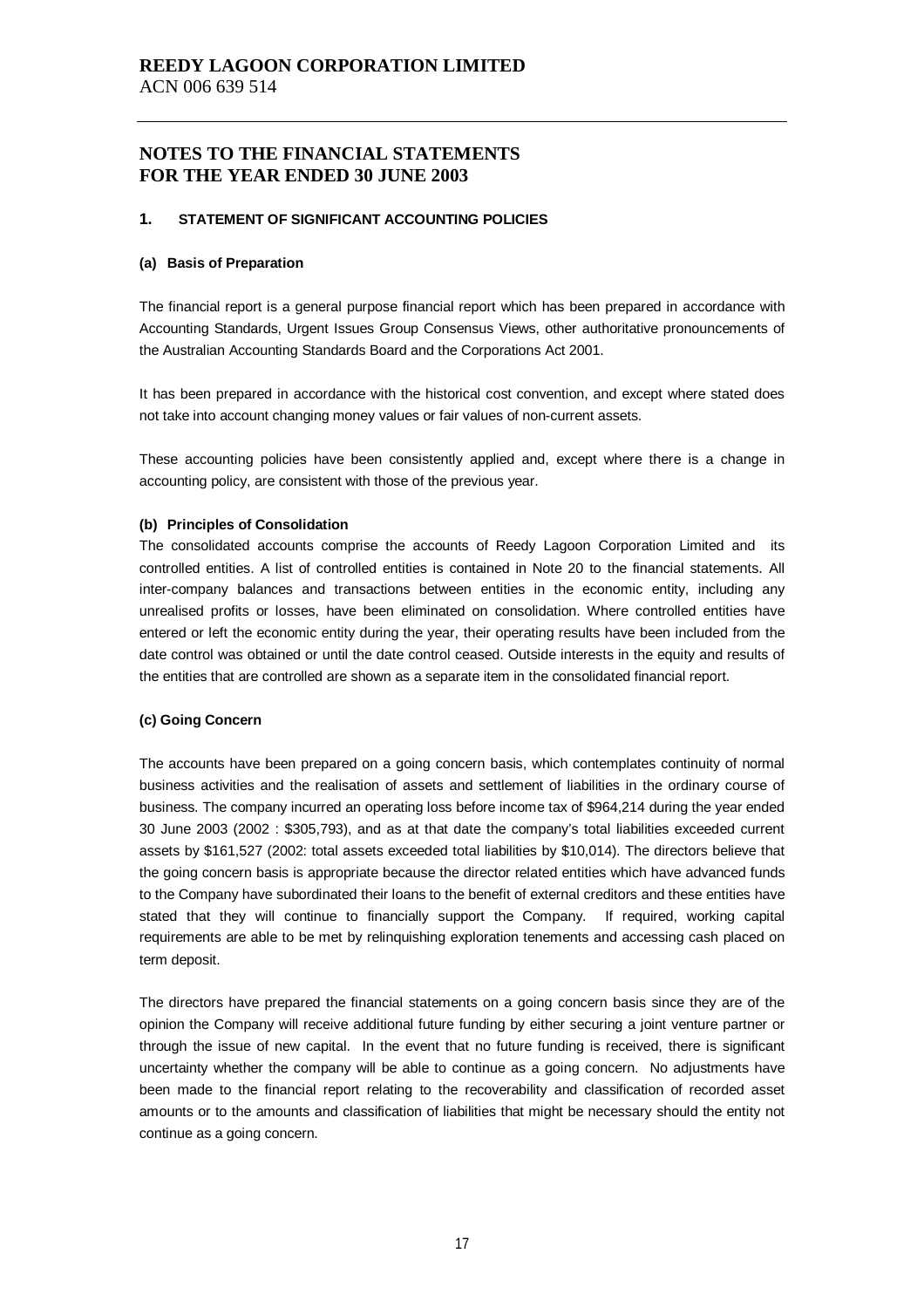#### **1. STATEMENT OF SIGNIFICANT ACCOUNTING POLICIES (CONTINUED)**

#### **(d) Taxation**

The consolidated entity adopts the income statement liability method of tax effect accounting.

Income tax expense is calculated on operating profit adjusted for permanent differences between taxable and accounting income. The tax effect of timing differences, which arise from items being brought to account in different periods for income tax and accounting purposes, is carried forward in the balance sheet as a future income tax benefit or a provision for deferred income tax.

Future income tax benefits are not brought to account unless realisation of the asset is assured beyond reasonable doubt. Future income tax benefits relating to losses are only brought to account when their realisation is virtually certain.

#### **(e) Goods and Services Tax**

Revenues, expenses and assets are recognised net of the amount of goods and services tax (GST), except where the amount of GST incurred is not recoverable from the Australian Tax Office (ATO). In these circumstances the GST is recognised as part of the cost of acquisition of the asset or as part of an item of the expense. Receivables and payables are stated with the amount of GST included. The net amount of GST recoverable from, or payable to, the ATO is included as a current asset or liability in the statement of financial position.

Cash flows are included in the statement of cash flows on a gross basis. The GST components of cash flows arising from investing and financing activities, which are recoverable from, or payable to the ATO, are classified as operating cash flows.

#### **(f) Exploration, Evaluation and Development Expenditure**

Expenditure incurred on the acquisition of exploration properties and exploration, evaluation and development costs are written off as incurred where the activities in the areas of interest have not yet reached a stage that permits reasonable assessment of the existence of economically recoverable reserves. Once it is determined that the costs can be recouped through sale or successful development and exploitation of the area of interest then the on-going costs are accumulated and carried forward for each area of interest.

Amortisation is not charged on costs carried forward in respect of areas of interest in the development phase until production commences. When production commences, carried forward exploration, evaluation and development costs are amortised over the life of the area according to the rate of depletion of the economically recoverable reserves.

Accumulated costs in relation to an abandoned area are written off in full against profit in the year in which the decision to abandon the area is made. Each area of interest is also reviewed annually and accumulated costs written off to the extent that they will not be recoverable in the future.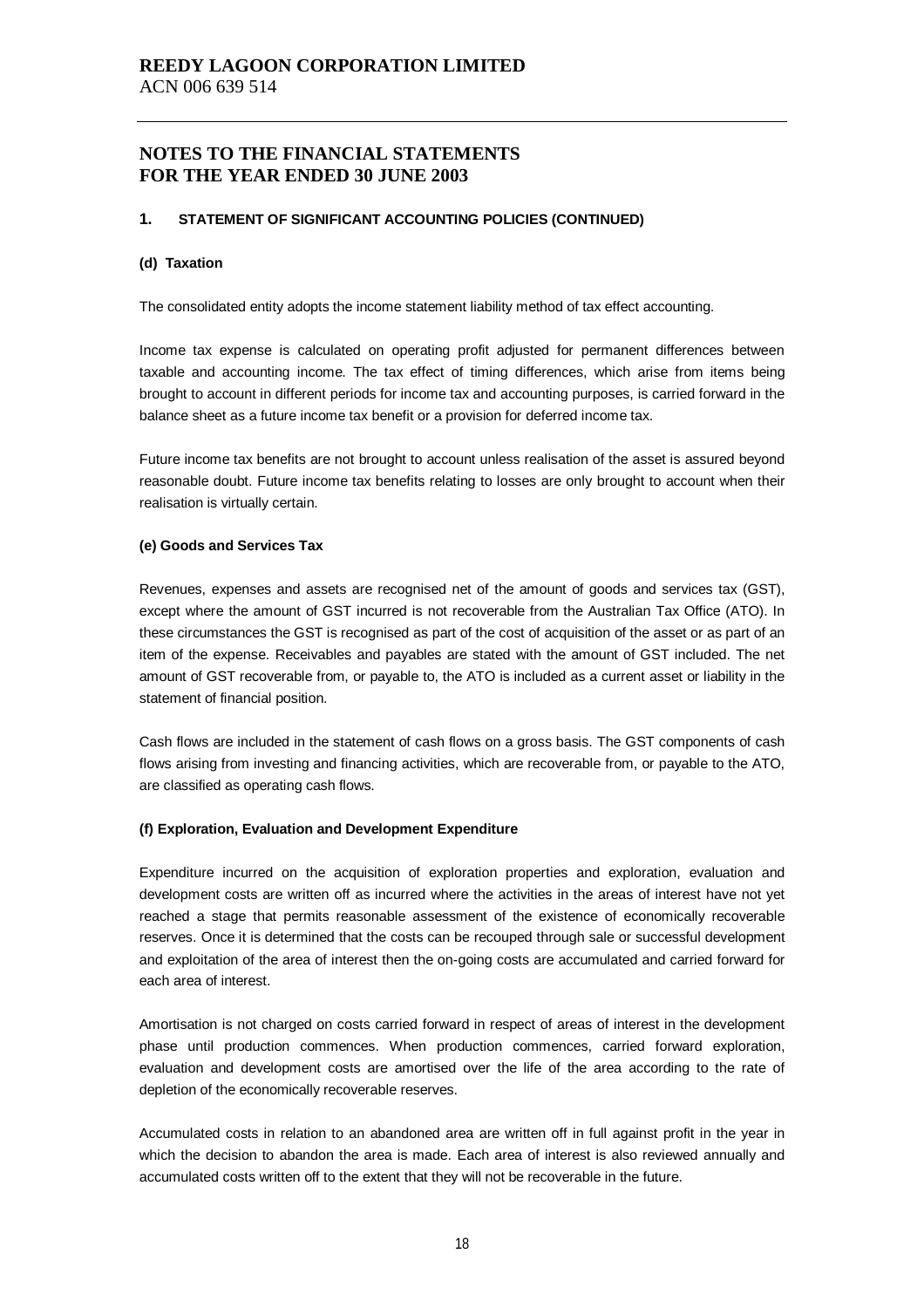#### **1. STATEMENT OF SIGNIFICANT ACCOUNTING POLICIES (CONTINUED)**

#### **(f) Exploration, Evaluation and Development Expenditure (continued)**

Restoration costs are provided for at the time of the activities that give rise to the need for restoration. If this occurs prior to commencement of production, the costs are included in deferred exploration and development expenditure. If it occurs after commencement of production, restoration costs are provided for and charged to the statement of financial performance as an expense.

#### **(g) Cash assets**

Cash assets are carried at face value of the amounts deposited. The carrying value of cash assets approximates net fair value.

#### **(h) Other receivables**

Other receivables are stated at cost less allowance for doubtful receivables.

#### **(i) Revenue Recognition**

*Interest Income*  Interest income is recognised as it accrues.

#### **(j) Payables**

Liabilities are recognised for amounts to be paid in the future for goods or services received. Trade accounts payable are settled as cash flows allow.

#### **(k) Investments Controlled Entities**

Investments in controlled entities are carried in the Company's financial statements at the lower of cost and recoverable amount.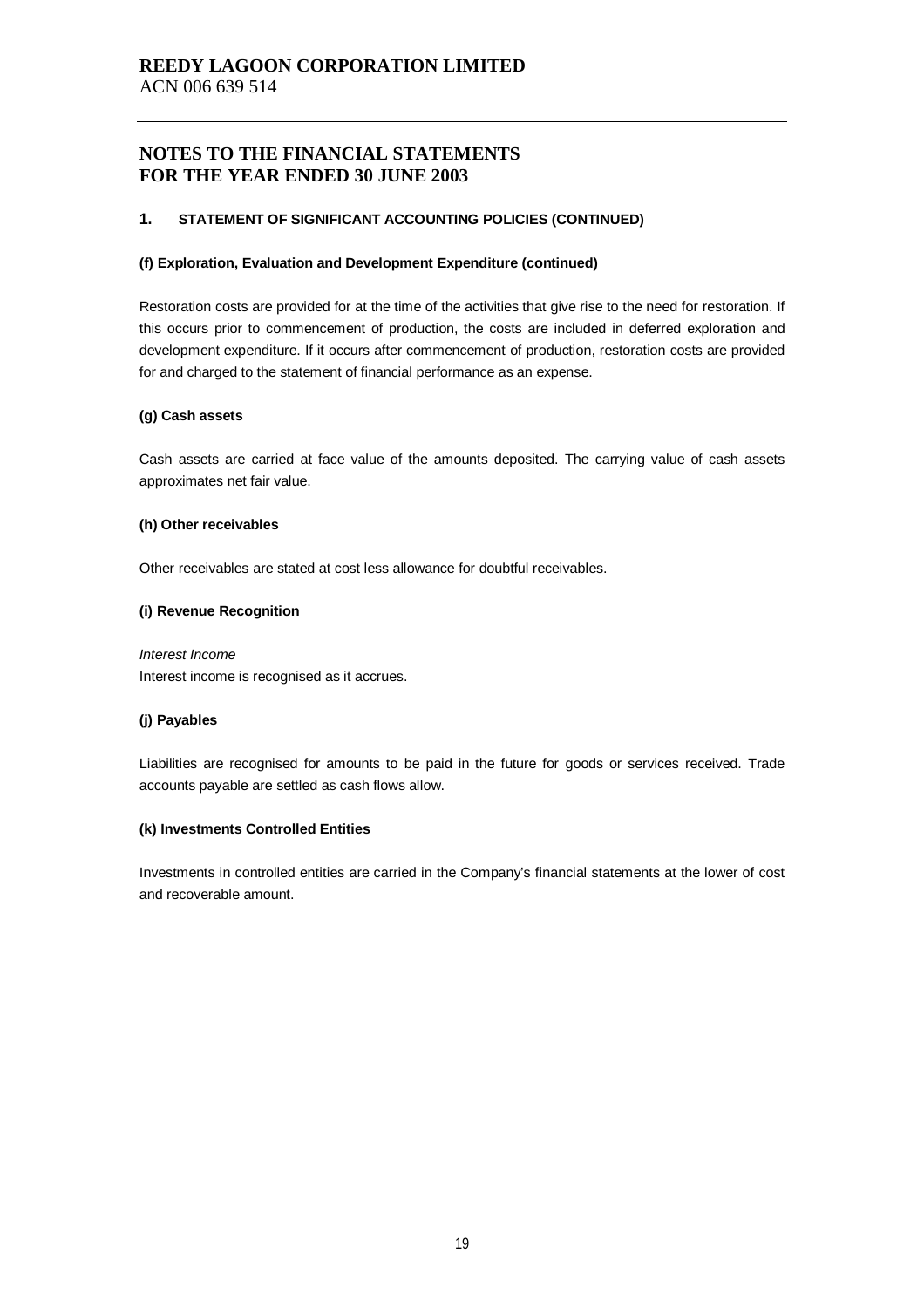|    |                                                                                                                                                                                                                                               |             | Economic<br><b>Entity</b> |            | <b>Parent</b><br><b>Entity</b> |                  |
|----|-----------------------------------------------------------------------------------------------------------------------------------------------------------------------------------------------------------------------------------------------|-------------|---------------------------|------------|--------------------------------|------------------|
|    |                                                                                                                                                                                                                                               | <b>Note</b> | 2003<br>\$                | 2003<br>\$ |                                | 2002<br>\$       |
| 2. | <b>REVENUE FROM ORDINARY ACTIVITIES</b><br>Other revenue:<br>From Operating activities                                                                                                                                                        |             |                           |            |                                |                  |
|    | - Interest - other parties                                                                                                                                                                                                                    |             | 4,354                     | 4,354      |                                | 4,212            |
|    | <b>Total other revenue</b>                                                                                                                                                                                                                    |             | 4,354                     | 4,354      |                                | 4,212            |
|    | Total revenue from ordinary activities                                                                                                                                                                                                        |             | 4,354                     | 4,354      |                                | 4,212            |
| 3. | (LOSS) FROM ORDINARY ACTIVITIES<br><b>BEFORE INCOME TAX EXPENSE</b><br>Loss from ordinary activities before income tax<br>expense has been arrived at after charging the<br>following items:<br>Consulting fees - Administration<br>$\bullet$ |             | 30,481                    | 30,481     |                                | 12,912           |
|    | Other Administration expenses<br>$\bullet$<br>Consulting Fees (Geophysical) -<br>$\bullet$                                                                                                                                                    |             | 37,272                    | 34,776     |                                | 46,396           |
|    | Exploration                                                                                                                                                                                                                                   |             | 41,400                    | 41,400     |                                | 33,728           |
|    | Other Exploration expenditure<br>$\bullet$<br>Prospectus preparation costs<br>٠<br>Other expenses from ordinary<br>$\bullet$                                                                                                                  |             | 124,248                   | 124,248    |                                | 94,239<br>90,729 |
|    | activities<br>Provision for diminution of investment<br>$\bullet$                                                                                                                                                                             |             | 29,021                    | 28,912     |                                | 32,001           |
|    | in controlled entity<br>Write-off of goodwill                                                                                                                                                                                                 |             | 892,769                   | 708,751    |                                |                  |
|    | <b>Total expenses</b>                                                                                                                                                                                                                         |             | 1,155,191                 | 968,568    |                                | 310,005          |
| 4. | <b>AUDITORS' REMUNERATION</b><br><b>Audit Services</b>                                                                                                                                                                                        |             |                           |            |                                |                  |
|    | Auditors of the Company - KPMG                                                                                                                                                                                                                |             | 7,500                     | 5,000      |                                | 8,500            |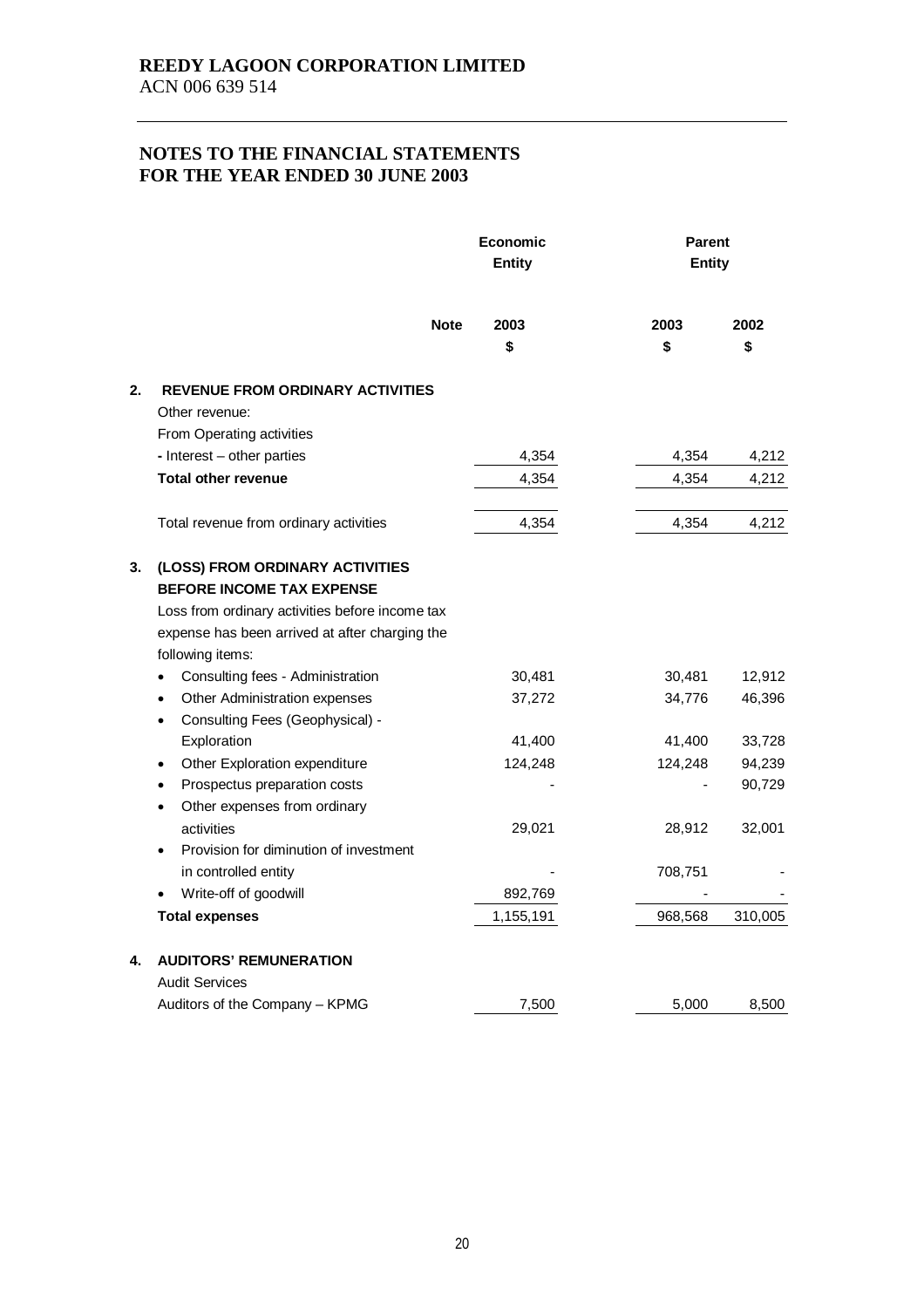|     |                                                  | Economic<br><b>Entity</b> |            | <b>Parent</b><br><b>Entity</b> |  |
|-----|--------------------------------------------------|---------------------------|------------|--------------------------------|--|
|     |                                                  | 2003<br>\$                | 2003<br>\$ | 2002<br>\$                     |  |
| 5.  | <b>TAXATION</b>                                  |                           |            |                                |  |
| (a) | Income tax expense                               |                           |            |                                |  |
|     | Prima facie income tax benefit calculated at 30% |                           |            |                                |  |
|     | on the (loss) from ordinary activities           | 345,251                   | 289,264    | 91,738                         |  |
|     | Increase/decrease in income tax expense          |                           |            |                                |  |
|     | Joint venture payments                           |                           |            | (9,000)                        |  |
|     | Exploration tenements acquired                   | (26, 250)                 | (26, 250)  |                                |  |
|     | Write-off of goodwill                            | (267, 831)                |            |                                |  |
|     | Write-down of investment in subsidiary           |                           | (212, 625) |                                |  |
|     | Other timing differences                         | 3,949                     | 3,874      | (20, 481)                      |  |
|     | Tax losses not carried forward as future income  |                           |            |                                |  |
|     | tax benefit                                      | (55, 119)                 | (54, 263)  | (62, 257)                      |  |
|     | Income tax expense attributable to operating     |                           |            |                                |  |
|     | (loss)                                           |                           |            |                                |  |

#### **(b) Future Income Tax Benefits not taken to account**

The potential future income tax benefit arising from tax losses and timing differences has not been recognised as an asset because recovery of tax losses is not virtually certain and recovery of timing differences is not assured beyond any reasonable doubt:

| Tax losses carried forward | 670.424 | 404.307 350.044 |        |
|----------------------------|---------|-----------------|--------|
| Timing differences         | 18.707  | 17.957          | 21.831 |
|                            | 689.131 | 422,264 371,875 |        |

The potential future income tax benefit will only be obtained if:

- a) The Company derives future assessable income of a nature and amount sufficient to enable the benefit to be realised;
- b) The Company continues to comply with the conditions for deductibility imposed by the law; and
- c) No changes in tax legislation adversely affect the Company in realising the benefit.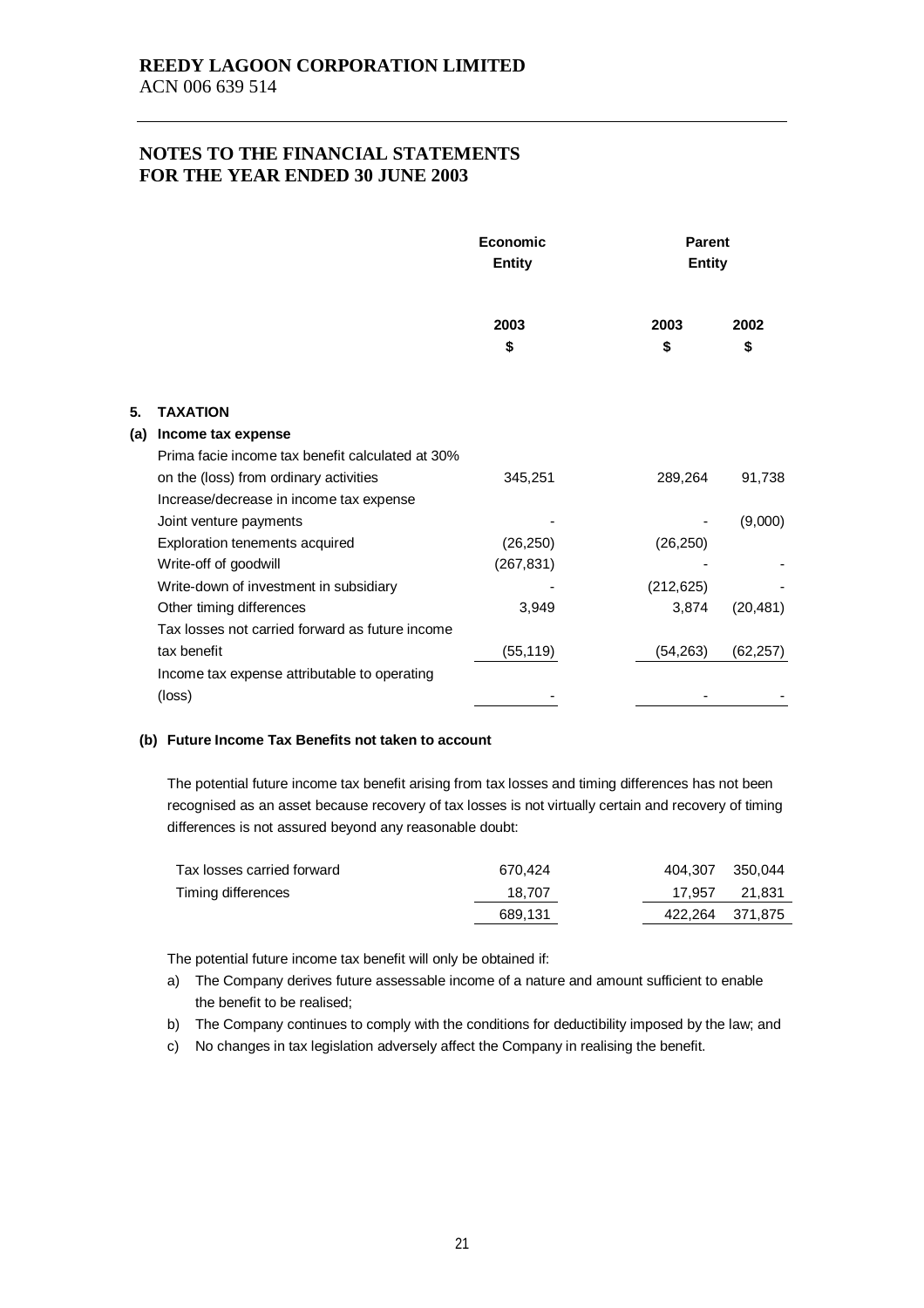|    |                    |                     | <b>Economic</b><br><b>Entity</b> |        | <b>Parent</b><br><b>Entity</b> |
|----|--------------------|---------------------|----------------------------------|--------|--------------------------------|
|    |                    | <b>Note</b><br>2003 |                                  | 2003   | 2002                           |
|    |                    | \$                  |                                  | \$     | \$                             |
| 6. | <b>CASH ASSETS</b> |                     |                                  |        |                                |
|    | Cash at bank       |                     | 3,900                            | 3,900  | 96,537                         |
|    | Term deposits      |                     | 45,000                           | 45,000 | 45,000                         |
|    |                    |                     | 48,900                           | 48,900 | 141,537                        |

The bank short term deposits mature within 60 days and pay interest at a weighted average interest rate of 3.7% at 30 June 2003. These deposits are held by the bank as a guarantee to Ministry of Energy and Resources.

| 7.  | <b>RECEIVABLES</b>                    |       |            |            |         |
|-----|---------------------------------------|-------|------------|------------|---------|
|     | <b>GST</b> receivable                 |       | 1,331      | 1,031      | 11,459  |
|     | Other debtors                         |       |            |            | 25,278  |
|     |                                       |       | 1,331      | 1,031      | 36,737  |
| 8.  | <b>OTHER FINANCIAL ASSETS</b>         |       |            |            |         |
|     | Investments in controlled entities    |       |            |            |         |
|     | Unlisted shares at cost               |       |            | 708,751    |         |
|     | Provision for diminution              | 20    |            | (708, 751) |         |
|     |                                       |       |            |            |         |
| 9.  | <b>INTANGIBLES</b>                    |       |            |            |         |
|     | Goodwill at cost                      |       |            |            |         |
|     | Movements in intangibles              |       |            |            |         |
|     | Goodwill on acquisition of controlled |       |            |            |         |
|     | entity                                | 14(c) | 892,769    |            |         |
|     | Write-off of goodwill                 |       | (892, 769) |            |         |
|     |                                       |       |            |            |         |
| 10. | <b>PAYABLES</b>                       |       |            |            |         |
|     | Trade creditors and accruals          |       | 7,920      | 5,420      | 47,995  |
|     | Loan - Chromite Pty Ltd               | 17    | 299,418    | 184,209    | 142,606 |
|     | Loan - Cropten Pty Ltd                | 17    | 74,043     | 4,829      |         |
|     | Loan - Geophysical Exploration        |       |            |            |         |
|     | <b>Consultants Pty Ltd</b>            | 17    | 17,000     | 17,000     |         |
|     |                                       |       | 398,381    | 211,458    | 190,601 |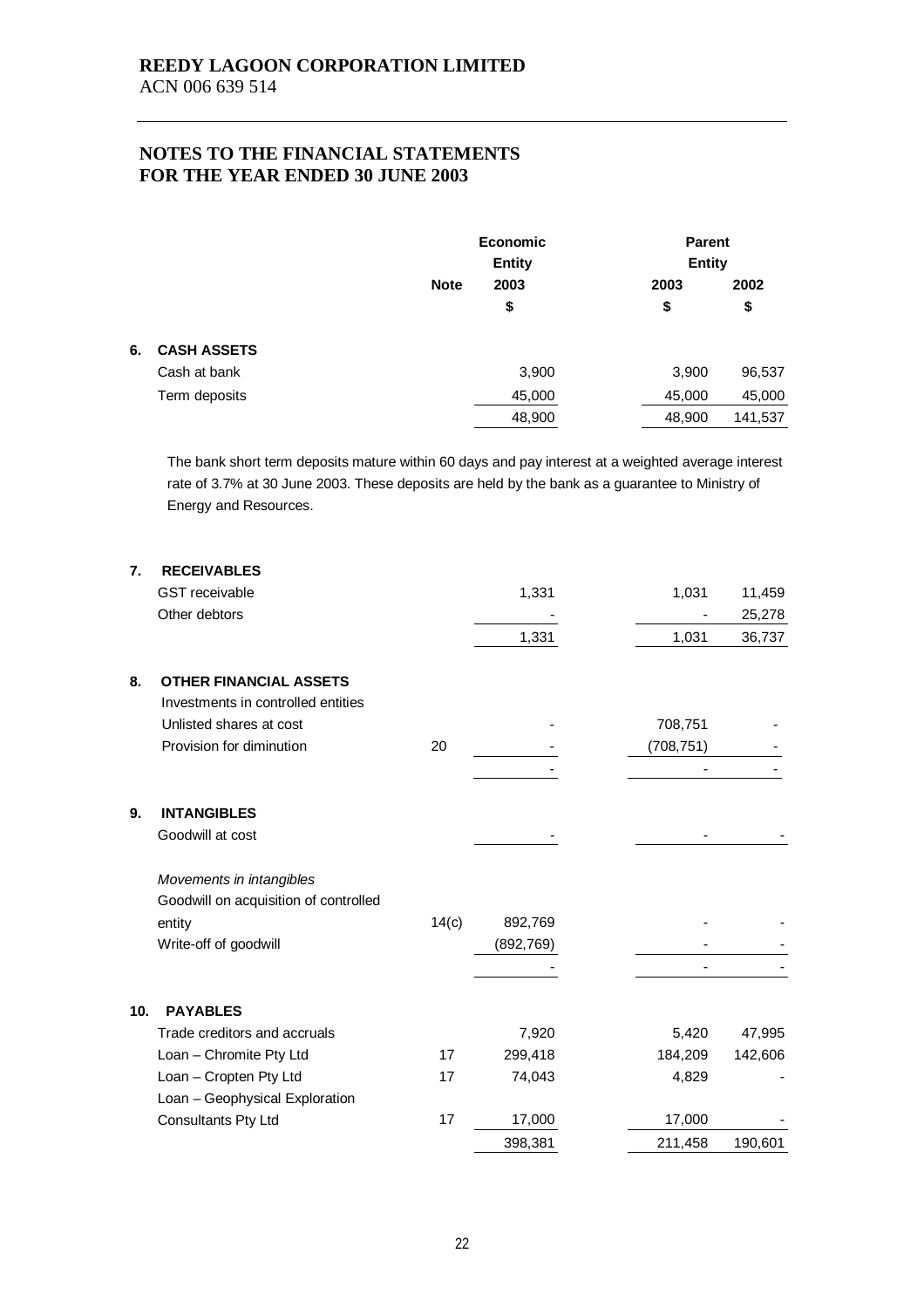|                                                                                                 | <b>Economic</b><br><b>Entity</b> | <b>Parent</b><br><b>Entity</b> |            |  |
|-------------------------------------------------------------------------------------------------|----------------------------------|--------------------------------|------------|--|
| <b>Note</b>                                                                                     | 2003<br>\$                       | 2003<br>\$                     | 2002<br>\$ |  |
| <b>11. CONTRIBUTED EQUITY</b>                                                                   |                                  |                                |            |  |
| Issued and paid up share capital of                                                             |                                  |                                |            |  |
| 22,593,835 (2002: 17,949,830)                                                                   |                                  |                                |            |  |
| ordinary shares fully paid comprising:<br>8,401,760 shares issued for cash (2002:<br>8,307,760) | 1,456,885                        | 1,456,885                      | 1,440,435  |  |
| 4,050,005 shares issued as consideration for                                                    |                                  |                                |            |  |
| acquisition of 100% of capital of Osprey Gold NL                                                | 708,751                          | 708,751                        |            |  |
| 500,000 shares issued as consideration for the                                                  |                                  |                                |            |  |
| acquisition of exploration properties                                                           | 87,500                           | 87,500                         |            |  |
| 9,642,070 shares allotted from Asset Revaluation                                                |                                  |                                |            |  |
| Reserve in 1987. (Mineral exploration tenements<br>were subsequently revalued downwards with    |                                  |                                |            |  |
| decrement taken to accumulated losses)                                                          | 4,821,035                        | 4,821,035                      | 4,821,035  |  |
| Cost of share issue                                                                             | (8, 214)                         | (8, 214)                       | (8, 214)   |  |
|                                                                                                 | 7,065,957                        | 7,065,957                      | 6,253,256  |  |
| <b>Movements in Contributed Equity</b>                                                          |                                  |                                |            |  |
| Balance at beginning of year                                                                    | 6,253,256                        | 6,253,256                      | 5,900,663  |  |
| 4,644,005 (2002: 2,061,755) ordinary shares                                                     |                                  |                                |            |  |
| issued at 17.5 cents per share                                                                  | 812,701                          | 812,701                        | 360,807    |  |
| Cost of share issue                                                                             |                                  |                                | (8, 214)   |  |
| Balance at end of year                                                                          | 7,065,957                        | 7,065,957                      | 6,253,256  |  |

In the previous periods the Company granted 2,150,000 options at an exercise price of \$0.50 per share with an expiry date of 31 December 2003 and 1,200,000 options were granted with an exercise price of \$0.50 per share and expiry date of 31 December 2004. During the year a further 1,200,000 options were granted with an exercise price of \$0.50 per share and expiry date of 31 December 2005.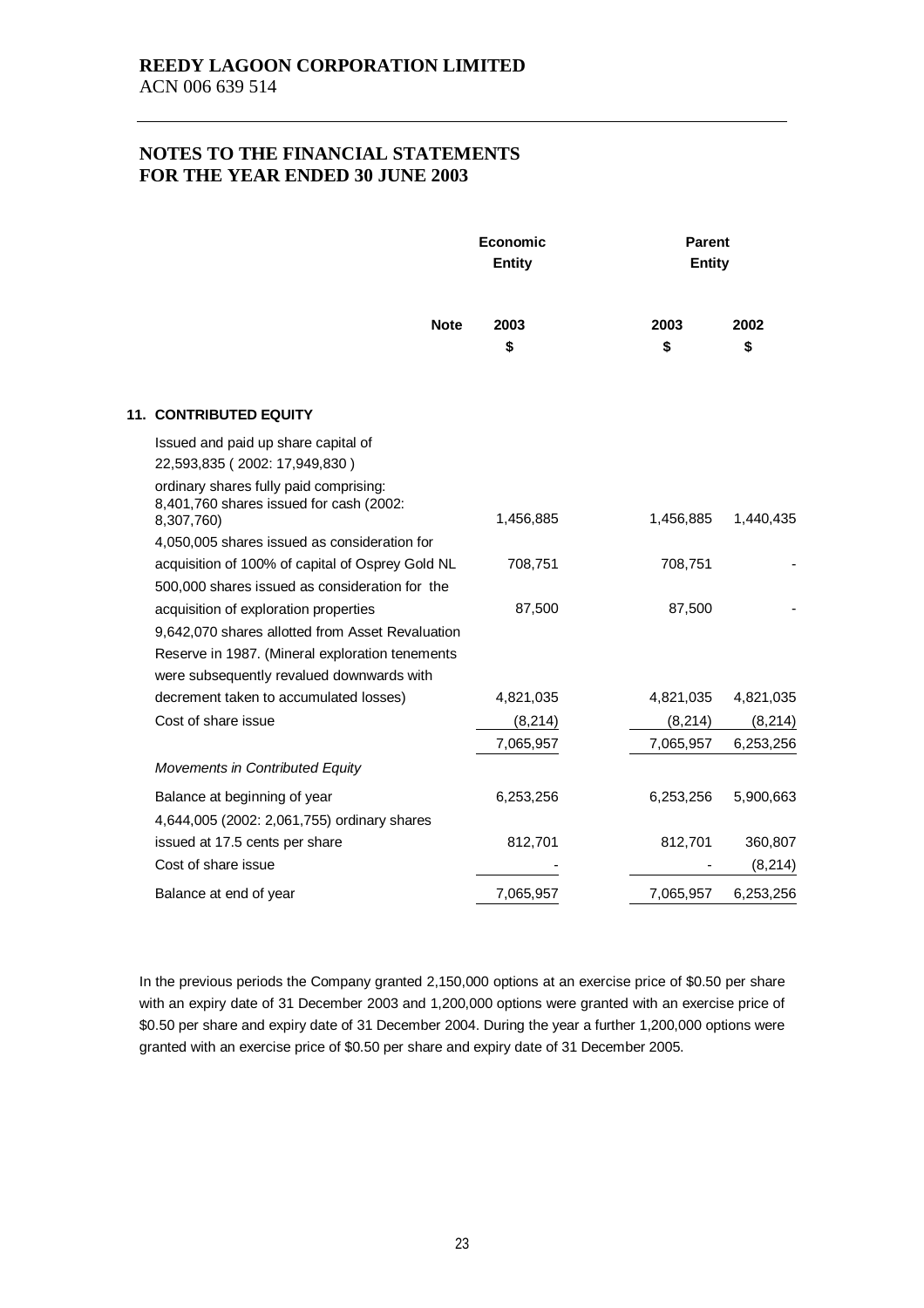#### **11. CONTRIBUTED EQUITY (CONTINUED)**

At the end of the period 4,550,000 shares remain unissued in respect of these options. None of the options granted have been exercised.

Holders of ordinary shares are entitled to receive dividends as declared from time to time and are entitled to one vote per share at shareholders' meetings.

In the event of winding up of the Company ordinary shareholders rank after all other shareholders and creditors and are fully entitled to any proceeds of liquidation.

|     |                                                                                  | <b>Economic</b><br><b>Entity</b> |               | <b>Parent Entity</b> |            |  |
|-----|----------------------------------------------------------------------------------|----------------------------------|---------------|----------------------|------------|--|
|     |                                                                                  | <b>Note</b>                      | 2003<br>\$    | 2003<br>\$           | 2002<br>\$ |  |
| 12. | <b>ACCUMULATED LOSSES</b>                                                        |                                  |               |                      |            |  |
|     | Accumulated Losses at beginning of year                                          |                                  | 6,263,270     | 6,263,270            | 5,957,477  |  |
|     | Net Loss                                                                         |                                  | 1,150,837     | 964,214              | 305,793    |  |
|     | Accumulated Losses at end of year                                                |                                  | 7,414,107     | 7,227,484            | 6,263,270  |  |
| 13. | <b>TOTAL EQUITY/(DEFICIENCY)</b><br><b>RECONCILIATION</b>                        |                                  |               |                      |            |  |
|     | Total (deficiency) at beginning of year<br>Total changes in equity recognised in |                                  | (10,014)      | (10, 014)            | (56, 814)  |  |
|     | <b>Statement of Financial Performance</b>                                        |                                  | (1, 150, 837) | (964, 214)           | (305, 793) |  |
|     | <b>Contributions of Equity</b>                                                   |                                  | 812,701       | 812,701              | 352,593    |  |
|     | Total (deficiency) at end of period                                              |                                  | (348, 150)    | (161, 527)           | (10, 014)  |  |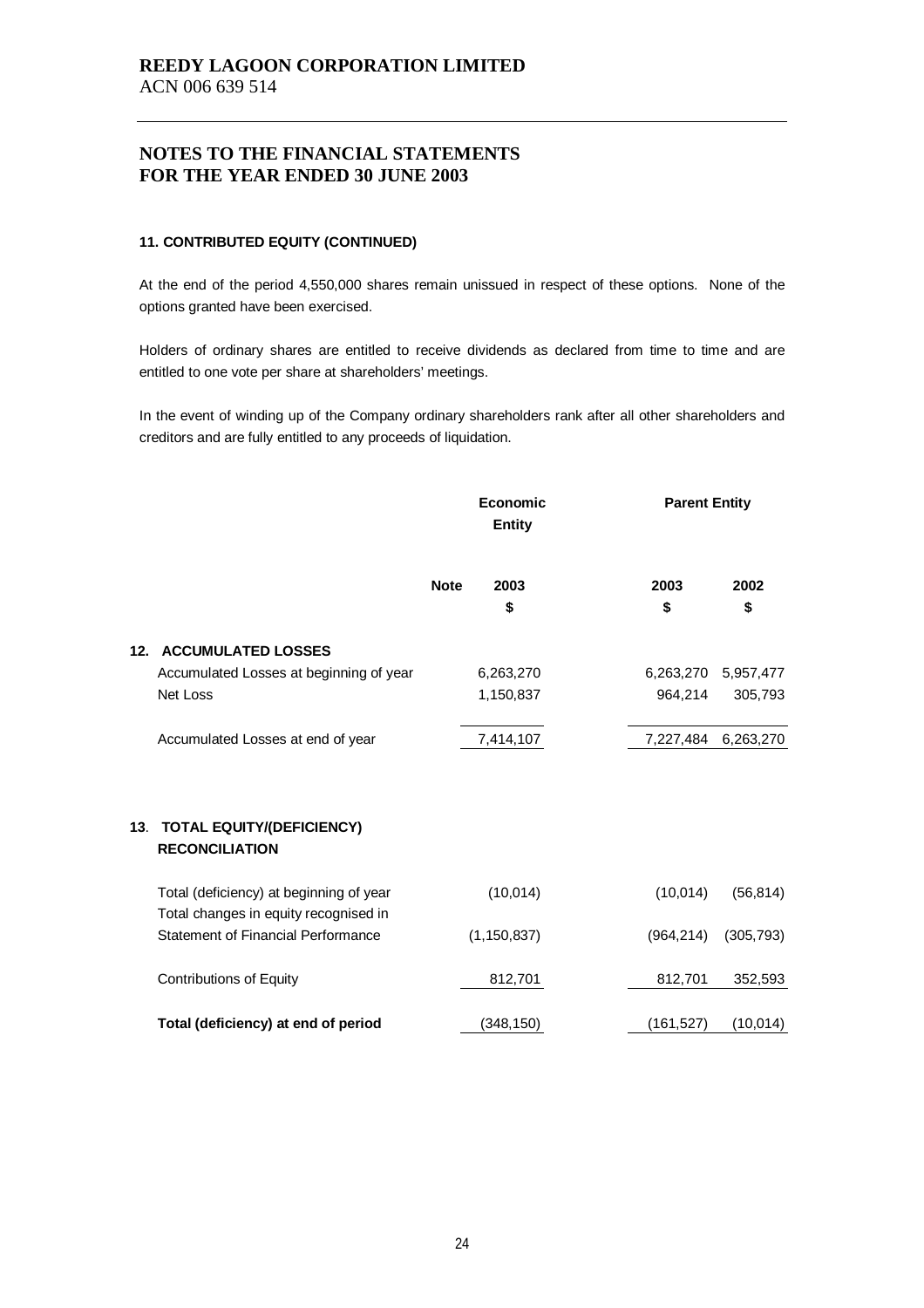#### **14. NOTES TO THE STATEMENT OF CASH FLOWS**

|                                                                                                                                                                                                                                                                                                                                                              |             | <b>Economic</b><br><b>Entity</b> |  | <b>Parent</b><br><b>Entity</b> |            |
|--------------------------------------------------------------------------------------------------------------------------------------------------------------------------------------------------------------------------------------------------------------------------------------------------------------------------------------------------------------|-------------|----------------------------------|--|--------------------------------|------------|
|                                                                                                                                                                                                                                                                                                                                                              | <b>Note</b> | 2003<br>\$                       |  | 2003<br>\$                     | 2002<br>\$ |
| (a) Reconciliation of Cash<br>For the purpose of the Statement of<br>Cash Flows, cash includes Cash on<br>hand and deposits at call with banks or<br>financial institutions. Cash at the end of<br>the financial year as shown in the<br>statement of cash flows is reconciled to<br>the related items in the statement of<br>financial position as follows: |             |                                  |  |                                |            |
| Cash assets                                                                                                                                                                                                                                                                                                                                                  | 6           | 48,900                           |  | 48,900                         | 141,537    |
| (b) Reconciliation of (Loss) from ordinary<br>activities after Income Tax to net cash<br>(used in) operating activities<br>(Loss) from ordinary activities after Income                                                                                                                                                                                      |             |                                  |  |                                |            |
| Tax<br>Prospectus costs recognised in financing                                                                                                                                                                                                                                                                                                              |             | (1, 150, 837)                    |  | (964, 214)                     | (305, 793) |
| activities<br>Provisions and non cash write-offs<br>Changes in assets and liabilities adjusted<br>for effects of the purchase of controlled<br>entities during the financial year                                                                                                                                                                            |             | 980,269                          |  | 796,251                        | 78,279     |
| Decrease (Increase) in receivables                                                                                                                                                                                                                                                                                                                           |             | 35,706                           |  | 35,706                         | (35,620)   |
| Decrease (Increase) in prepayments                                                                                                                                                                                                                                                                                                                           |             | 2,313                            |  | 2,313                          | (2, 313)   |
| Increase/(decrease) in accounts payable                                                                                                                                                                                                                                                                                                                      |             | (40,075)                         |  | (42, 575)                      | 43,495     |
| Net Cash (used in) operating activities                                                                                                                                                                                                                                                                                                                      |             | (172, 624)                       |  | (172, 519)                     | (221, 952) |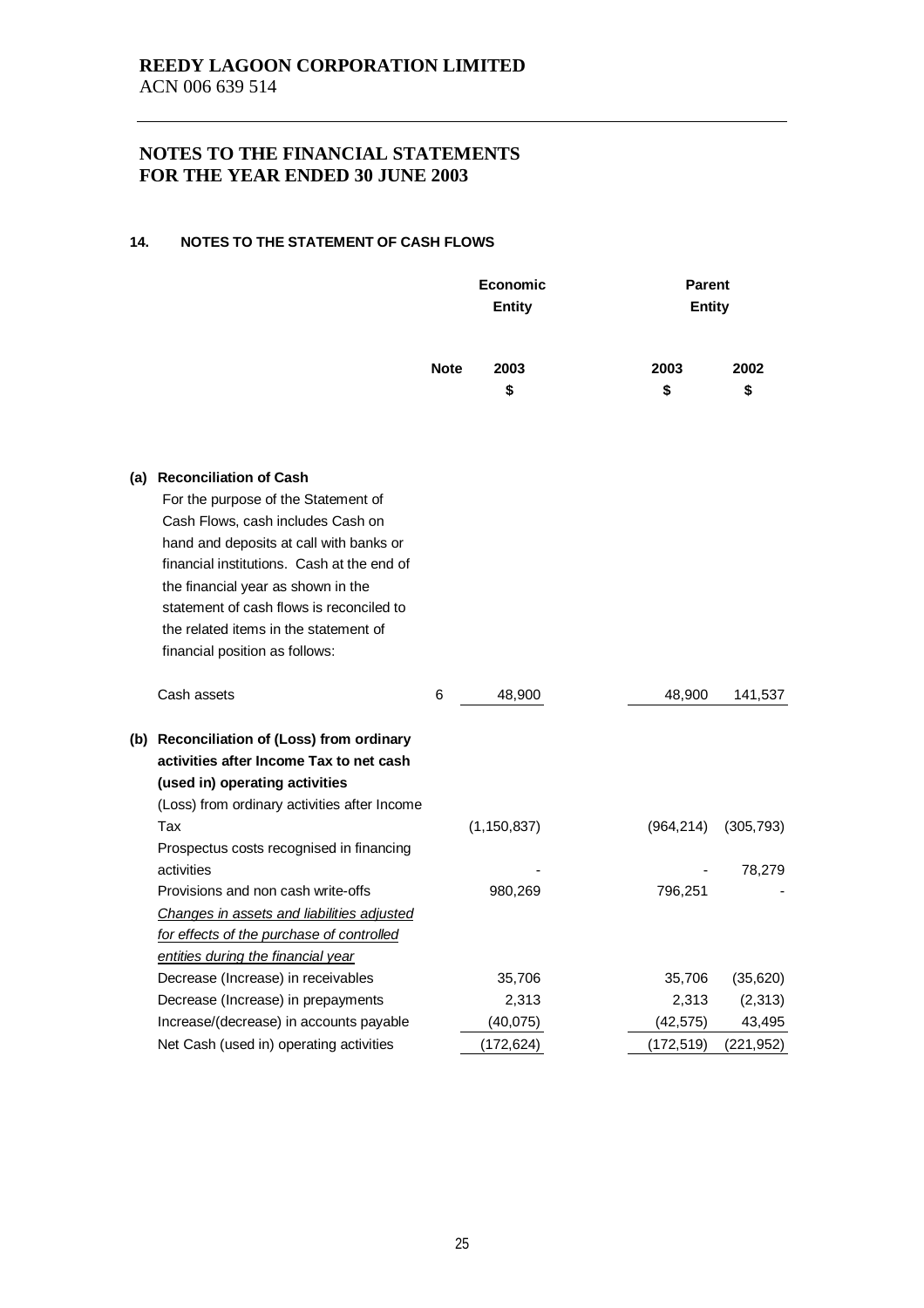#### **14. NOTES TO THE STATEMENT OF CASH FLOWS (continued)**

|     |                                             |             | Economic              |  |
|-----|---------------------------------------------|-------------|-----------------------|--|
|     |                                             | <b>Note</b> | <b>Entity</b><br>2003 |  |
|     |                                             |             | \$                    |  |
|     |                                             |             |                       |  |
| (c) | Entities acquired during the year           |             |                       |  |
|     | During the year 100% of controlled entity   |             |                       |  |
|     | Osprey Gold NL was acquired. Details of     |             |                       |  |
|     | the aggregate amount of the transaction     |             |                       |  |
|     | are as follows                              |             |                       |  |
|     | Purchase Consideration satisfied by         |             |                       |  |
|     | issue of Reedy shares                       |             | 708,751               |  |
|     | Cash acquired                               |             | (10)                  |  |
|     | Outflow / (inflow) of cash                  |             | (10)                  |  |
|     | Fair value of assets and (liabilities) held |             |                       |  |
|     | at the acquisition date                     |             |                       |  |
|     | Cash                                        |             | 10                    |  |
|     | Receivables                                 |             | 300                   |  |
|     | <b>Exploration Properties</b>               |             |                       |  |
|     | Loans due to - Chromite Pty Ltd             |             | (115, 209)            |  |
|     | - Cropten Pty Ltd                           |             | (69, 119)             |  |
|     |                                             |             | (184, 018)            |  |
|     | Goodwill on acquisition                     |             | 892,769               |  |
|     | Consideration                               |             | 708,751               |  |

Osprey Gold N.L was acquired on 28<sup>th</sup> March 2003 and the operating results of the entity from that date have been included in consolidated operating profit. The entity holds exploration tenements.

#### **15. INTEREST IN JOINT VENTURE OPERATIONS**

On 30 June 2003 an agreement was executed with Redport Limited, Axburgh Investments Pty Ltd, Jagen Pty Ltd and Sked Pty Ltd ("the joint venture partners") in respect of base metal and gold interests in EL 2622 (Edward Creek Base Metals Joint Venture). The agreement provides for the joint venture partners to sole fund the drilling of a hole to investigate one of the base metal targets ("Herakleion"). RLC is the initial manager. The joint venture partners may earn an 80% interest in base metals and gold resources within the tenement area. Should the joint venture partners elect to continue in the venture after receiving the results from the initial drilling, then they will be obliged to pay RLC \$30,000 each quarter until the commencement of commercial production.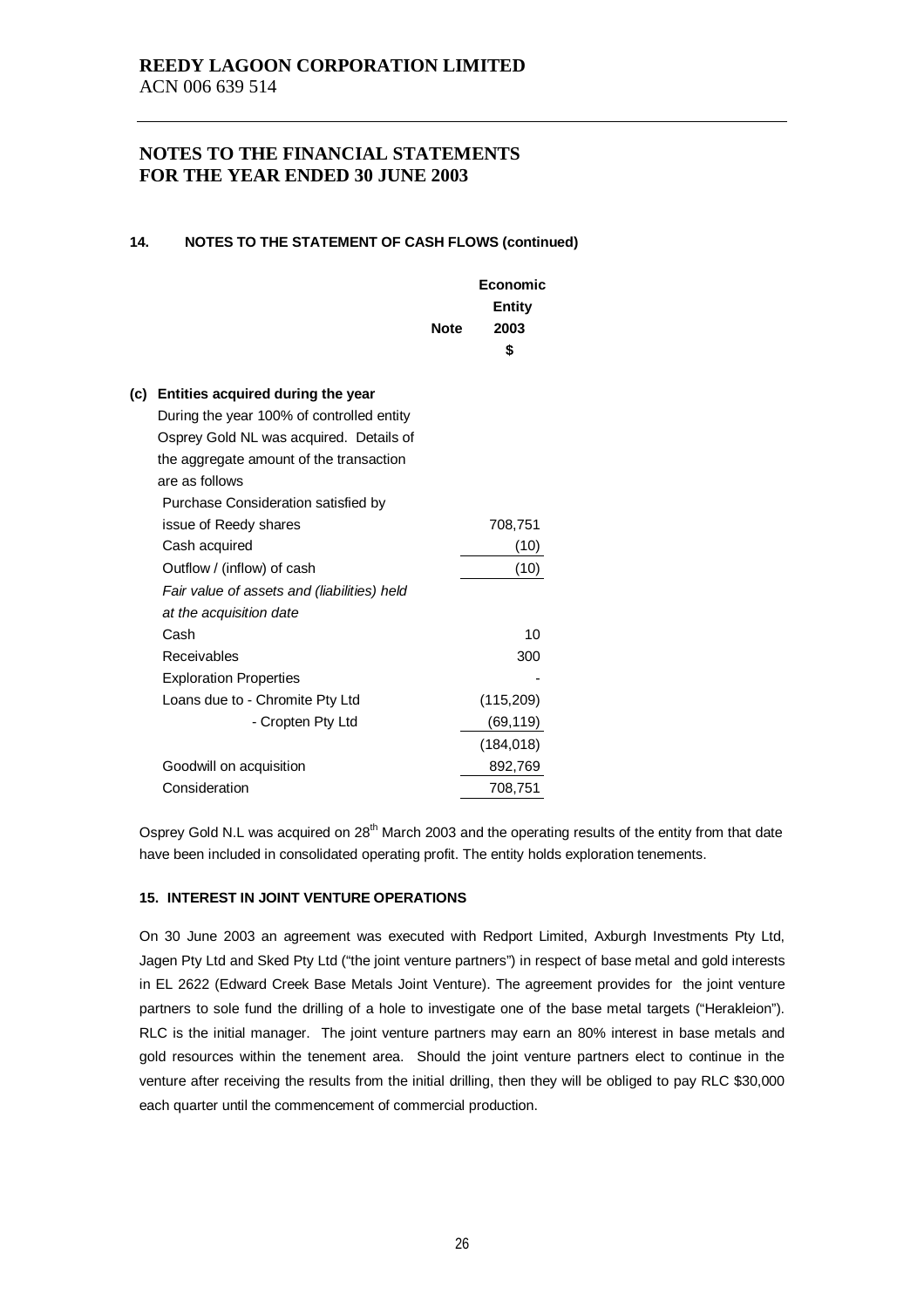#### **15. INTEREST IN JOINT VENTURE OPERATIONS (CONTINUED)**

All other joint ventures in which the consolidated entity was party to were terminated during the year. On 30 June 2003 an agreement was executed with Providence Gold & Minerals Pty Ltd ("PGM") to acquire beneficial interest in 100% of EL3376 (part of the Chiltern Project). PGM will be entitled to a 1.75% gold production royalty from minerals extracted from that tenement.

#### **16. DIRECTORS' REMUNERATION**

None of the directors of the Company have received emoluments during the year ended 30 June 2003 (30 June 2002: \$Nil). Payments by the consolidated entity to companies associated with the directors are detailed in Note 17.

#### **17. RELATED PARTY TRANSACTIONS**

The names of each person holding the position of Director of Reedy Lagoon Corporation Limited during the financial year were:

| G.H. Fethers  | (appointed 24 September 1986) |
|---------------|-------------------------------|
| H. Rutter     | (appointed 24 August 2000)    |
| A.C.D. Watson | (appointed 22 November 2000)  |
| A.D. Wischer  | (appointed 24 September 1986) |

Directors' transactions in shares and share options are detailed in the directors' report.

Other transactions with the consolidated entity:

- (i) G.H. Fethers is a director and shareholder of Chromite Pty Ltd, which provides the services of geologists, including Mr. Fethers, to the consolidated entity. The services were provided on an 'as required' basis at normal commercial rates following an agreement to defer commencement of the management contract between the Company and Chromite approved on 22 November 2000. During the current and previous financial years Chromite, being a director related entity of Reedy Lagoon Corporation Ltd has advanced funds and deferred repayment of fees charged. Chromite has subordinated its loan to the interests of other creditors. Amounts payable to Chromite at balance date are included in payables as interest-free liabilities. Refer to note 10.
- (ii) Mr. Fethers and Mr. Rutter are directors and shareholders of Cropten Pty Ltd, which provides office space and equipment, together with services including secretarial to the consolidated entity at normal commercial rates. During the current and previous financial years Cropten, being a director related entity of Reedy Lagoon Corporation Ltd, has deferred repayment of fees charged. Cropten has subordinated its loan to the interests of other creditors. Amounts payable to Cropten at balance date are included in payables as interest-free liabilities. Refer to note 10.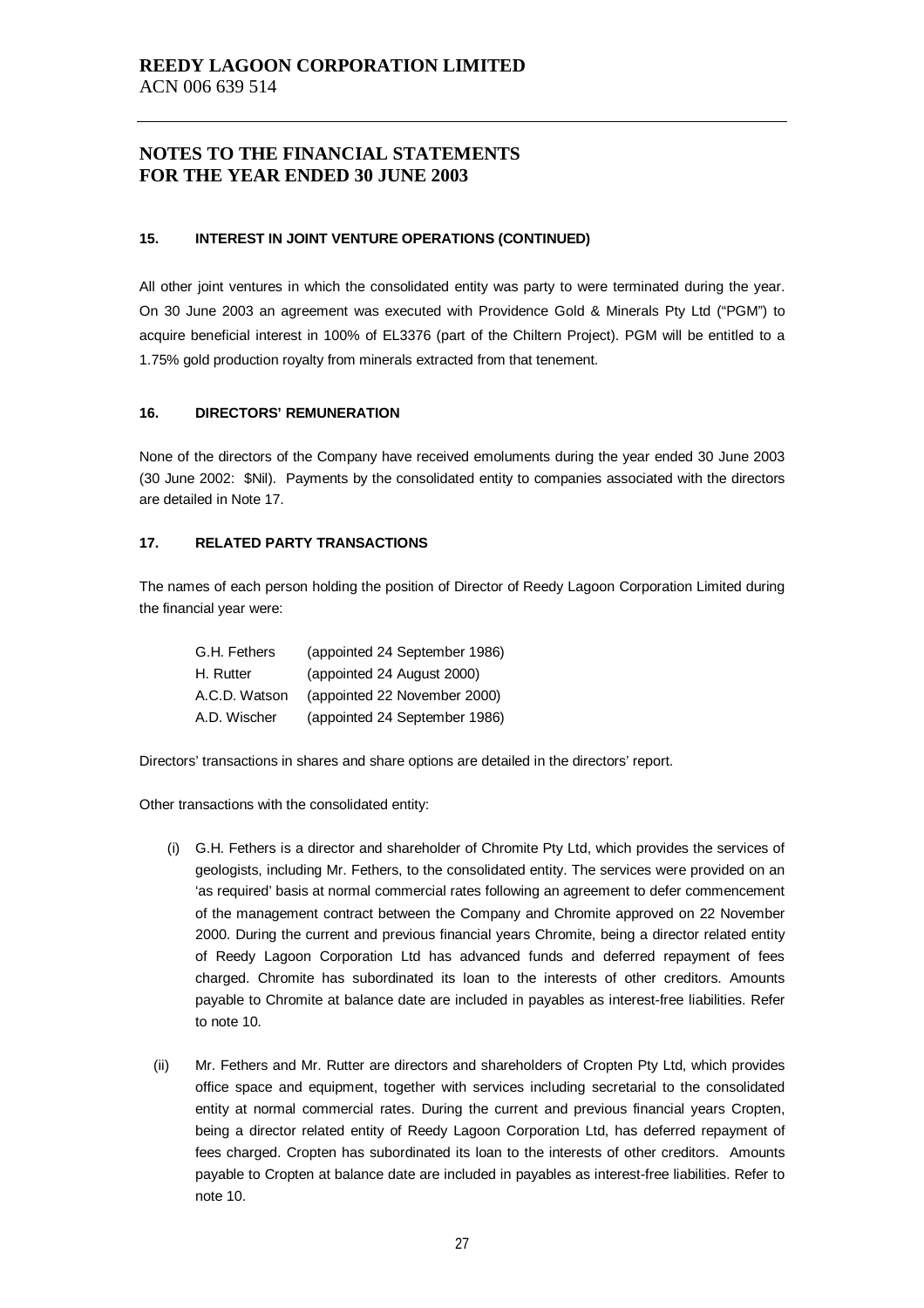#### **17. RELATED PARTY TRANSACTIONS (CONTINUED)**

(iii) Geophysical Exploration Consultants (GEC) Pty Ltd is a company associated with Mr. Rutter. GEC provides exploration services to the consolidated entity on an 'as required' basis at normal commercial rates following GEC's agreement to defer commencement of the management contract between the Company and GEC approved on 22 November 2000. During the current financial year GEC, being a director related entity of Reedy Lagoon Corporation Ltd, has deferred repayment of fees charged. GEC has subordinated its loan to the interests of other creditors. Amounts payable to GEC at balance date are included in payables as interest-free liabilities. Refer to note 10.

Fees invoiced by director related entities during the year were as follows:

|                  |         |        | <b>Parent Entity</b> |        |  |
|------------------|---------|--------|----------------------|--------|--|
| Director related |         |        |                      |        |  |
| entity           |         | 2003   | 2003                 | 2002   |  |
| Chromite         | 17(i)   | 72,823 | 70,723               | 88,167 |  |
| Cropten          | 17(ii)  | 19.498 | 19,402               | 19,107 |  |
| <b>GEC</b>       | 17(iii) | 33,900 | 33,900               | 19,055 |  |

### **18. EXPLORATION EXPENDITURE COMMITMENTS**

Ongoing annual exploration expenditure is required to maintain title to the Company's mineral exploration tenements. No provision has been made in the accounts for these amounts as the amounts are expected to be fulfilled in the normal course of the operations of the Company.

Tenement expenditure is dependent upon exploration results and available cash resources. Expenditure commitments are also impacted upon and may be reduced where access to areas has been restricted by the existence of Native Title claims. At the date of this report claims for Native Title in respect of areas of all RLC's tenements except EL's 3032 and 3281 have been made under the Native Title Act.

The Statutory minimum expenditure requirement for the current twelve month tenures in relation to each of the tenements EL 2622, EL 2755, EL 2798, EL 2892 and EL 3208 is \$421,400, (2002: \$709,000) as the licences are subject to annual renewal.

Exploration Licences, 2755, 2798 and 2892 include land that is within the Woomera Prohibited Area. All exploration and mining activities within the Woomera Prohibited Area are subject to agreements with the Commonwealth of Australia. Licence agreements for EL's 2755, 2798 and 2892 between the Company and the Commonwealth were obtained on 27 February 2002.

Exploration Licence 3208 incorporates land that is Reserved Forest set aside under Section 50 of the Forest Act 1958 as part of the Thomson River Forest Reserve (Gaz 1984 P235). The Licence area is within the Thomson Catchment and is subject to a Land Use Determination pursuant to section 23 of the Soil Conservation and Land Utilization Act 1958.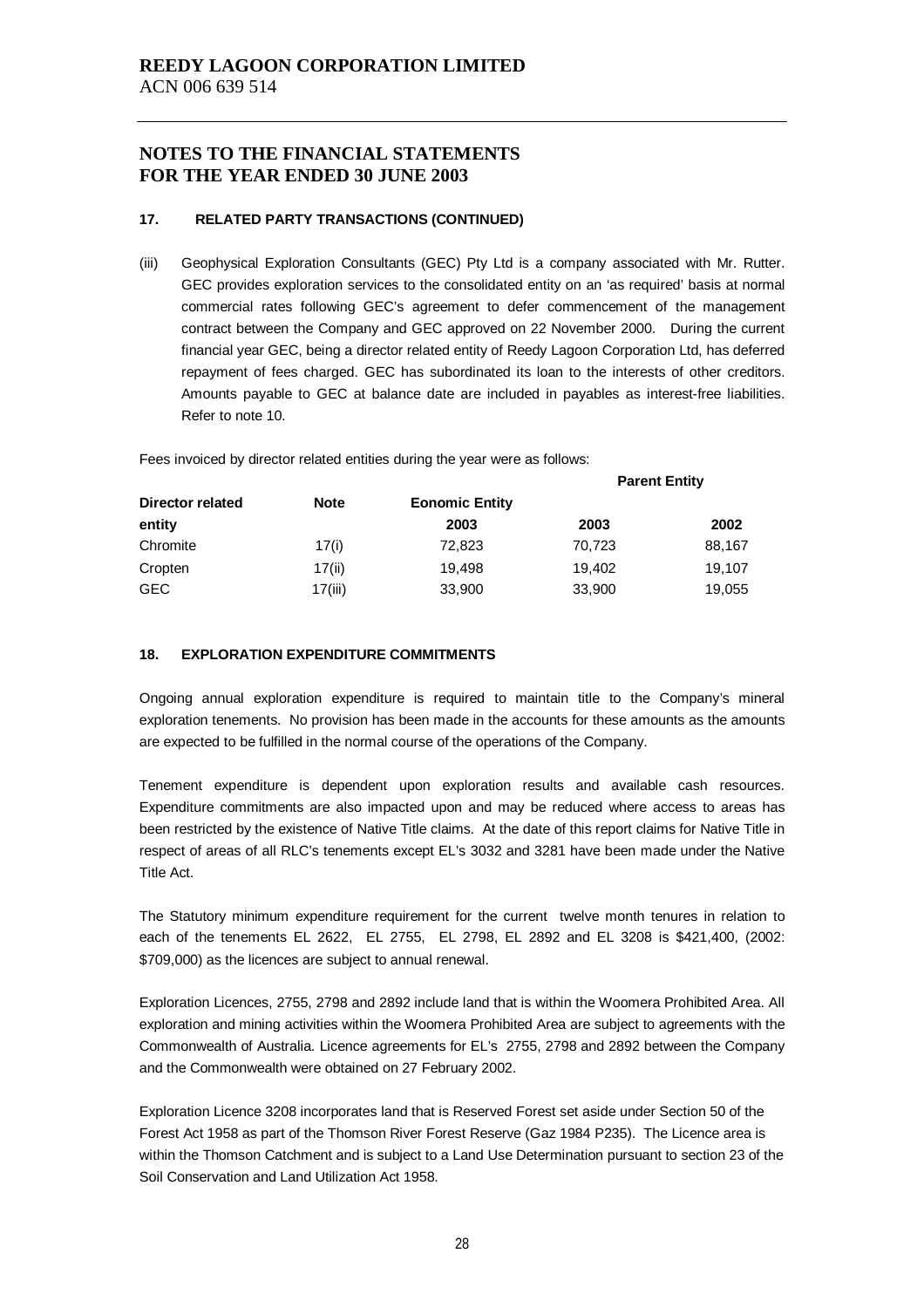#### **18. EXPLORATION EXPENDITURE COMMITMENTS (CONTINUED)**

The objective of the Land Use Determination is to provide management guidelines to maintain acceptable quality, quantity and perenniality of water harvested from the catchment.

To protect the integrity of the water supply within the Thomson storage, earthworks are required to be kept to a minimum and any effluent and waste disposal will be in accordance with guidelines approved by the Department of Natural Resources and Environment in consultation with Melbourne Water.

Expenditure requirements for EL 3032, EL 3281 and EL 3376 are expected to total \$125,700 (2002 : \$149,100 but may be less if regulatory conditions cause further delays to planned work. The current terms of exploration licences EL 3032, EL 3281, and EL 3376 expired on 21 June 1999. An application for renewal has been lodged in respect of each of these tenements and whilst these licences remain "pending renewal" there is no minimum expenditure requirement. These tenements cover an area proclaimed as a National Box and Ironbark Park. Exploration and mining activities within this Park may only continue with the consent of the Minister for Sustainability and Environment under Section 40 of the of the National Parks Act, 1975.

The Statutory expenditure requirement is subject to negotiation with the relevant state department, and expenditure commitments may be varied between tenements, or reduced subject to reduction of exploration area and/or relinquishment of non-prospective tenements.

#### **19. CONTINGENT LIABILITIES**

#### **Guarantees**

The company has provided a letter of support undertaking to provide financial support in the form of working capital to its wholly owned subsidiary Osprey Gold N.L. At 30 June 2003, total liabilities of Osprey Gold N.L. exceeded total assets by \$186,623. Of this deficiency, \$184,423 relates to loans from related parties that have been subordinated to the interest of other creditors.

#### **20. CONTROLLED ENTITIES**

Interest in controlled entities:

| <b>Name</b>      | <b>Country of</b> | <b>Ordinary share</b> |                              |  |  |
|------------------|-------------------|-----------------------|------------------------------|--|--|
|                  | incorporation     |                       | consolidated entity interest |  |  |
|                  |                   | 2003                  | 2002                         |  |  |
|                  |                   | %                     | %                            |  |  |
| Osprey Gold N.L. | Australia         | 100%                  |                              |  |  |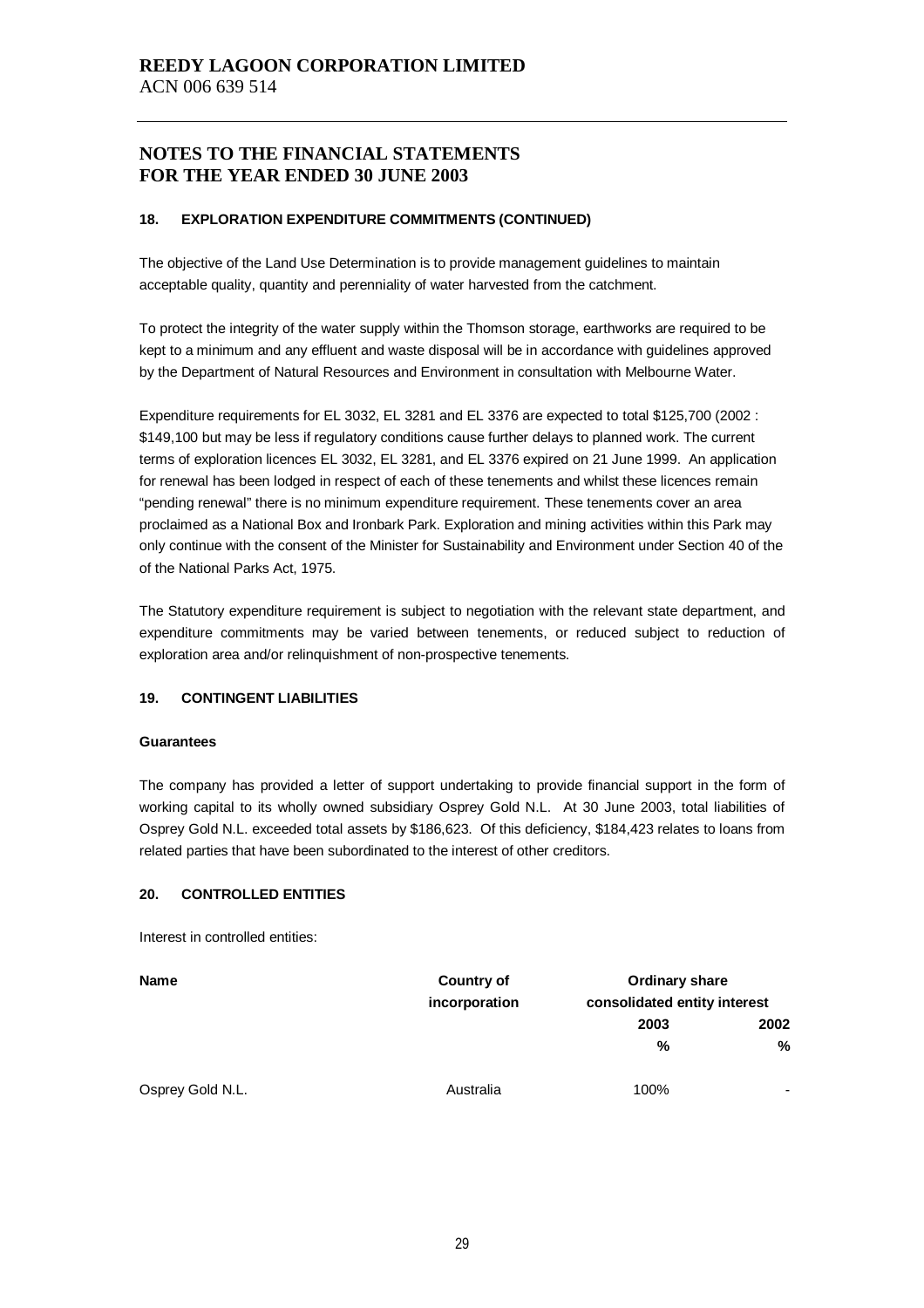#### **21. ADDITIONAL FINANCIAL INSTRUMENTS DISCLOSURE**

#### **(a) Interest rate risk exposures**

The Economic Entity's exposure to interest rate risk and the effective weighted average interest rate for classes of financial assets and financial liabilities is set out below:

|                              |             | <b>Floating</b> | Fixed interest maturing in: |                |                |                 |              |  |
|------------------------------|-------------|-----------------|-----------------------------|----------------|----------------|-----------------|--------------|--|
|                              | <b>Note</b> | <b>Interest</b> |                             |                |                | Non             |              |  |
|                              |             | rate            | 1 year                      | Over 1 to      | More than      | <b>Interest</b> |              |  |
|                              |             |                 | or less                     | 5 years        | 5 years        | <b>Bearing</b>  | <b>Total</b> |  |
| 30 June 2003                 |             | \$              | \$                          | \$             | \$             | \$              | \$           |  |
| Financial assets             |             |                 |                             |                |                |                 |              |  |
| Cash assets                  | 6           | 48,900          |                             |                | -              |                 | 48,900       |  |
| Receivables                  | 7           |                 | $\blacksquare$              | $\blacksquare$ | $\blacksquare$ | 1,331           | 1,331        |  |
|                              |             | 48,900          |                             |                | $\blacksquare$ | 1,331           | 50,231       |  |
| Weighted average Interest    |             | 3.7%            |                             |                |                |                 |              |  |
| rate                         |             |                 |                             |                |                |                 |              |  |
| <b>Financial liabilities</b> |             |                 |                             |                |                |                 |              |  |
| Payables                     | 10          |                 |                             |                | $\blacksquare$ | 398,381         | 398,381      |  |
|                              |             |                 |                             |                | $\blacksquare$ | 398,381         | 398,381      |  |

| 30 June 2002                 | <b>Note</b> |                |                |                |                |                |         |
|------------------------------|-------------|----------------|----------------|----------------|----------------|----------------|---------|
| <b>Financial assets</b>      |             |                |                |                |                |                |         |
| Cash assets                  | 6           | 141,537        | $\blacksquare$ | $\blacksquare$ | $\blacksquare$ | $\blacksquare$ | 141,537 |
| Receivables                  | 7           | ٠              | $\blacksquare$ | ٠              | $\blacksquare$ | 36,737         | 36,737  |
|                              |             | 141,537        | $\blacksquare$ | $\blacksquare$ | $\blacksquare$ | 36,737         | 178,274 |
| Weighted average Interest    |             |                |                |                |                |                |         |
| rate                         |             | 3.0%           |                |                |                |                |         |
| <b>Financial liabilities</b> |             |                |                |                |                |                |         |
| Payables                     | 10          | $\blacksquare$ | $\blacksquare$ | $\blacksquare$ | $\blacksquare$ | 190,601        | 190,601 |
|                              |             |                | $\blacksquare$ | $\blacksquare$ | $\blacksquare$ | 190,601        | 190,601 |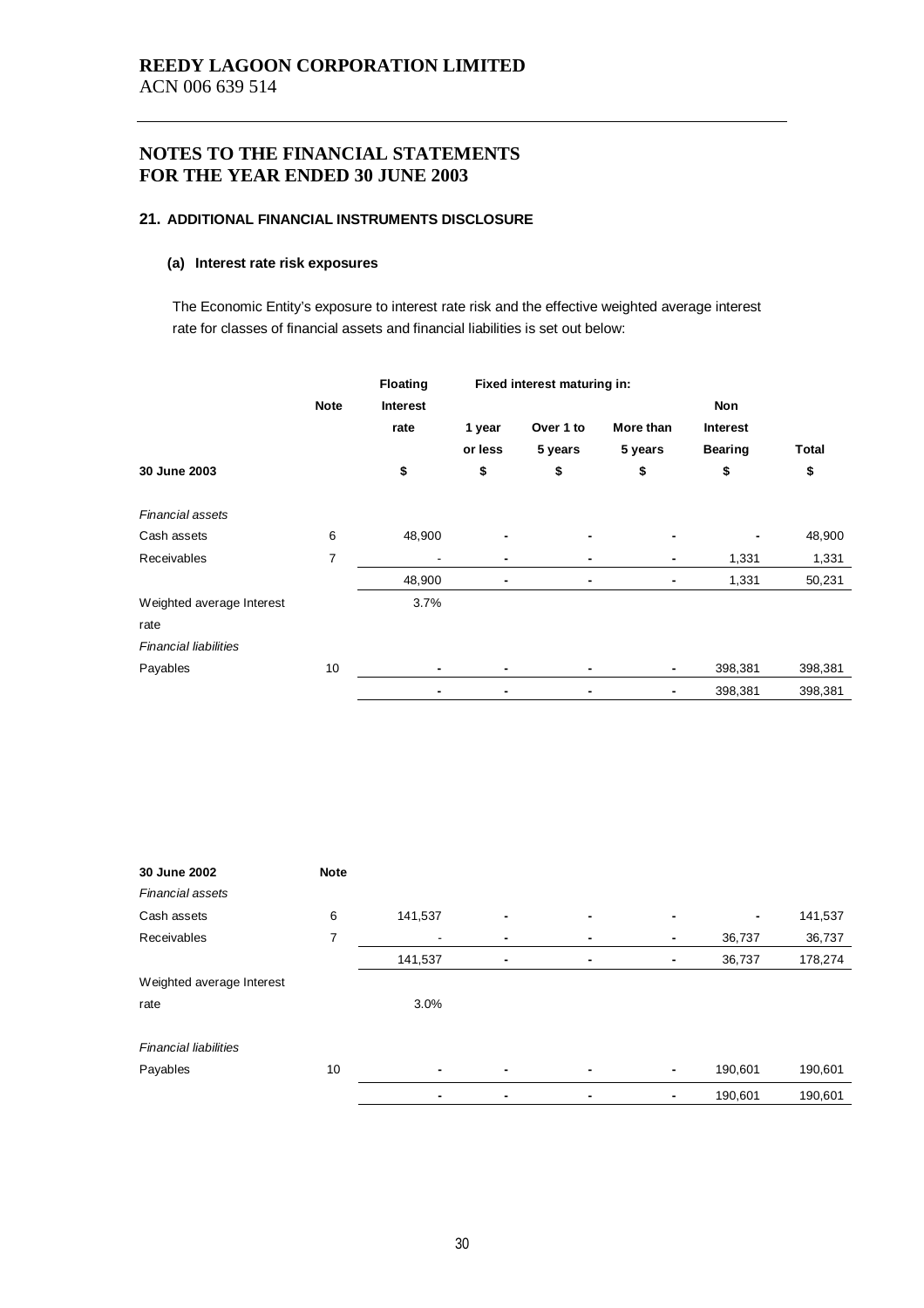#### **21. ADDITIONAL FINANCIAL INSTRUMENTS DISCLOSURE (CONTINUED)**

#### **(b) Credit risk exposures**

There is no credit risk associated with financial assets at 30 June 2003.

#### **(c) Net fair values of financial assets and liabilities**

Net fair values of financial assets and liabilities approximate their carrying value. No financial assets or financial liabilities are readily traded on organised markets in standardised form. The carrying amounts of cash at bank, term deposits, other debtors, accounts payable and interest free liabilities approximate net fair value. Financial assets where the carrying amount exceeds net fair values have not been written down as the Company intends to hold these assets to maturity.

#### **22. SEGMENT REPORTING**

The Company and its controlled entity operate within the minerals exploration industry. All operations are conducted solely within Australia.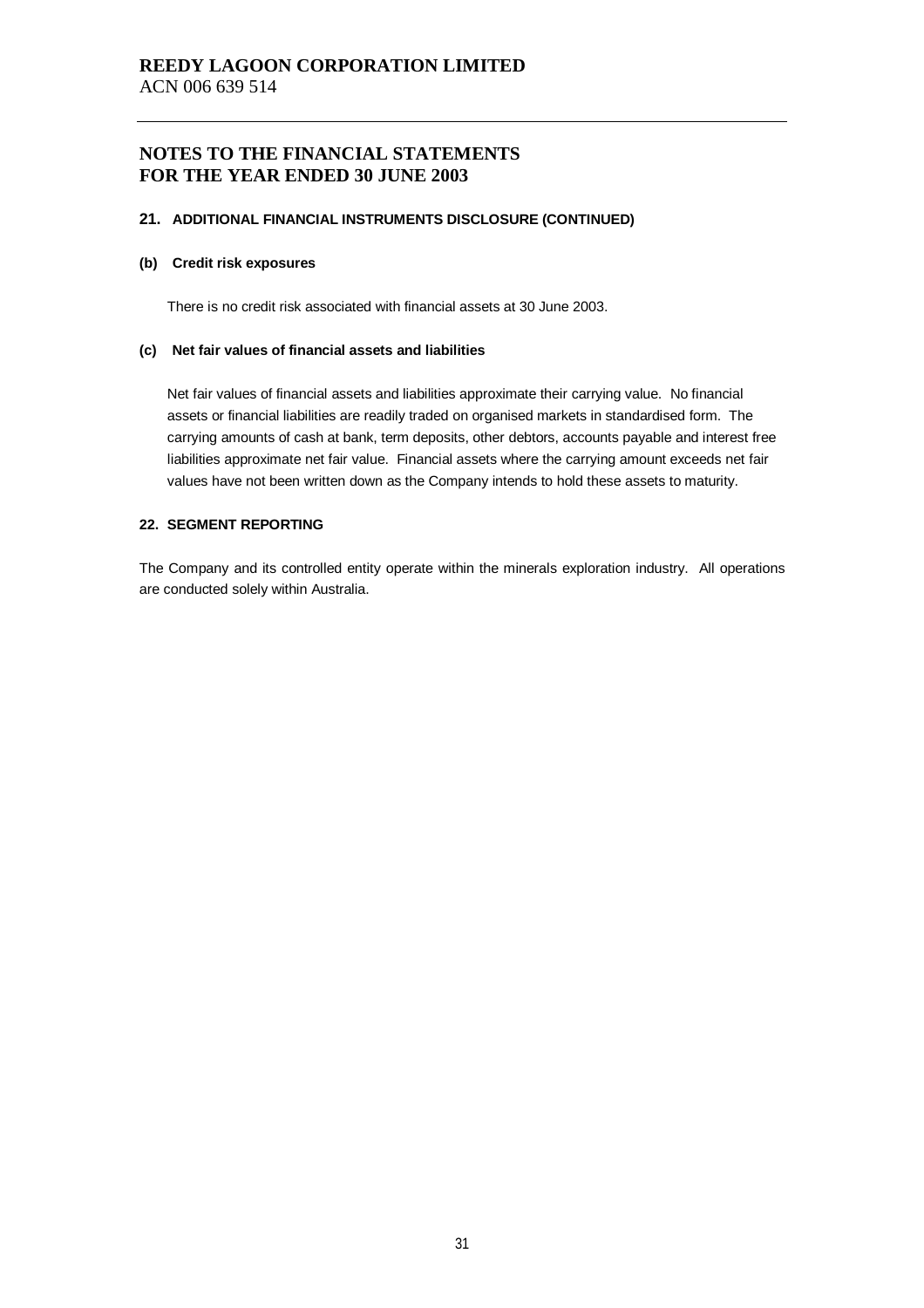#### **DIRECTORS' DECLARATION**

- 1. In the opinion of the directors of Reedy Lagoon Corporation Limited ("the Company"):
- (a) the financial statements and notes, set out on pages 14 to 31, are in accordance with the Corporations Act 2001, including:
	- (i) giving a true and fair view of the financial position of the Company and consolidated entity as at 30 June 2003 and of their performance, as represented by the results of their operations and their cash flows, for the year ended on that date; and
	- (ii) complying with Accounting Standards in Australia and the Corporations Regulations 2001; and
- (b) there are reasonable grounds to believe that the Company and the controlled entities identified in Note 20 will be able to pay their debts as and when they become due and payable.

Signed in accordance with a resolution of the directors:

G. H. FETHERS DIRECTOR

Dated at Melbourne this 26 day of September 2003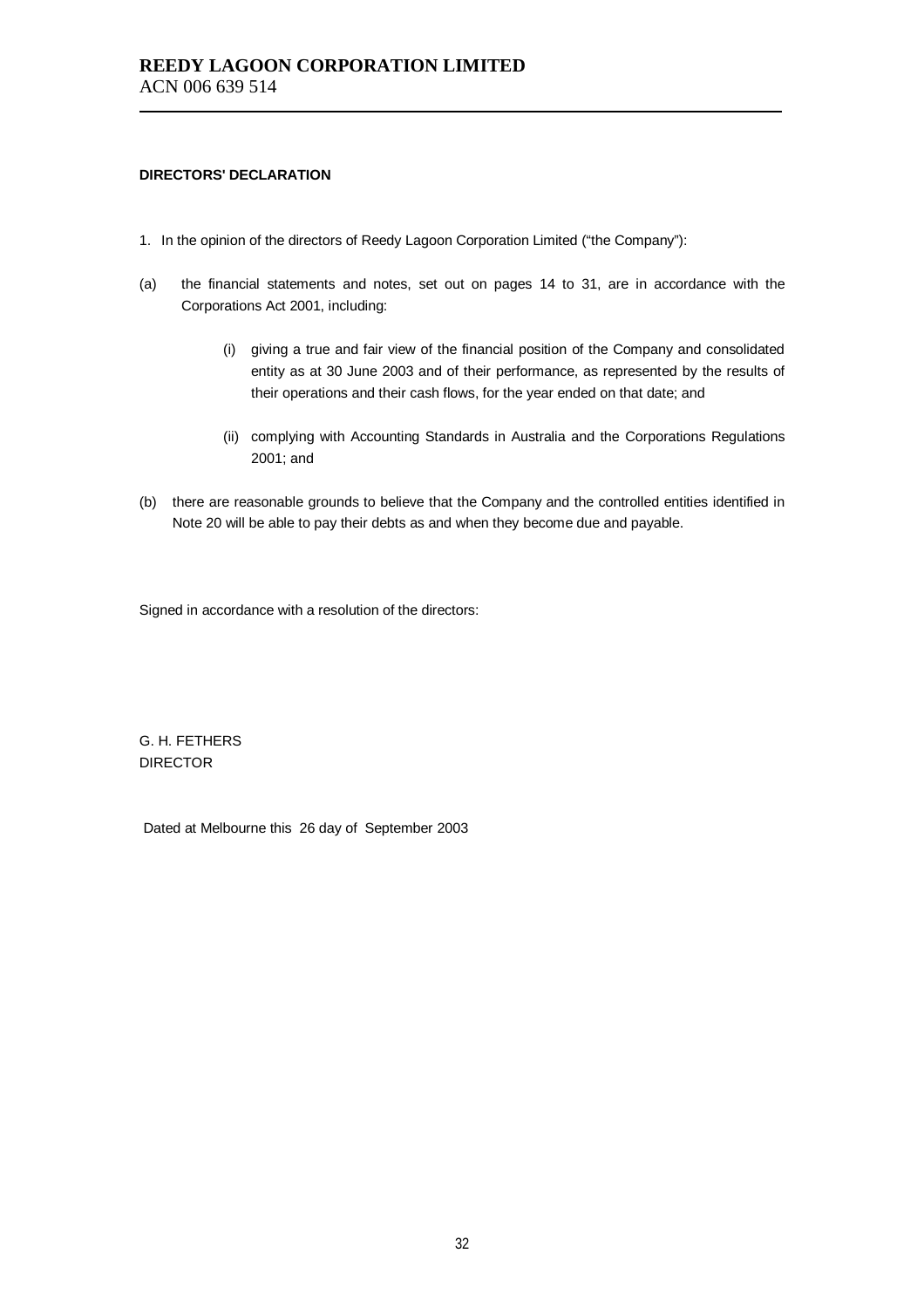

## Independent audit report to the members of Reedy Lagoon Corporation Limited

#### **Scope**

We have audited the financial report of Reedy Lagoon Corporation Limited for the financial year ended 30 June 2003, consisting of the statements of financial performance, statements of financial position, statements of cash flows, accompanying notes 1 to 22, and the directors' declaration set out on pages 14 to 32. The financial report includes the consolidated financial statements of the consolidated entity, comprising the Company and the entities it controlled at the end of the year or from time to time during the year. The Company's directors are responsible for the financial report. We have conducted an independent audit of this financial report in order to express an opinion on it to the members of the company.

Our audit has been conducted in accordance with Australian Auditing Standards to provide reasonable assurance whether the financial report is free of material misstatement. Our procedures included examination, on a test basis, of evidence supporting the amounts and other disclosures in the financial report, and the evaluation of accounting policies and significant accounting estimates. These procedures have been undertaken to form an opinion whether, in all material respects, the financial report is presented fairly in accordance with Accounting Standards and other mandatory professional reporting requirements in Australia and statutory requirements so as to present a view which is consistent with our understanding of the Company's and the consolidated entity's financial position, and performance as represented by the results of their operations and their cash flows.

The audit opinion expressed in this report has been formed on the above basis.

#### **Audit opinion**

In our opinion, the financial report of Reedy Lagoon Corporation Limited is in accordance with:

- a) the Corporations Act 2001, including:
	- i. giving a true and fair view of the Company's and consolidated entity's financial position as at 30 June 2003 and of its performance for the financial year ended on that date; and
	- ii. complying with Accounting Standards in Australia and the Corporations Regulations 2001; and
- other mandatory professional reporting requirements in Australia.  $h)$

#### **Inherent Uncertainty Regarding Continuation as a Going Concern**

Without qualification to the opinion expressed above, attention is drawn to the following matter. As a result of the matters described in Note 1(c), there is significant uncertainty whether Reedy Lagoon Corporation Limited will be able to continue as a going concern and therefore whether it will realise its assets and extinguish its liabilities in the normal course of business and at the amounts stated in the financial report.

 $KPMG$ 

**KPMG** 

herry McDermatt

Kerry McDermott Partner

Place: Melbourne<br>Date: 26 H Saptamber 2003